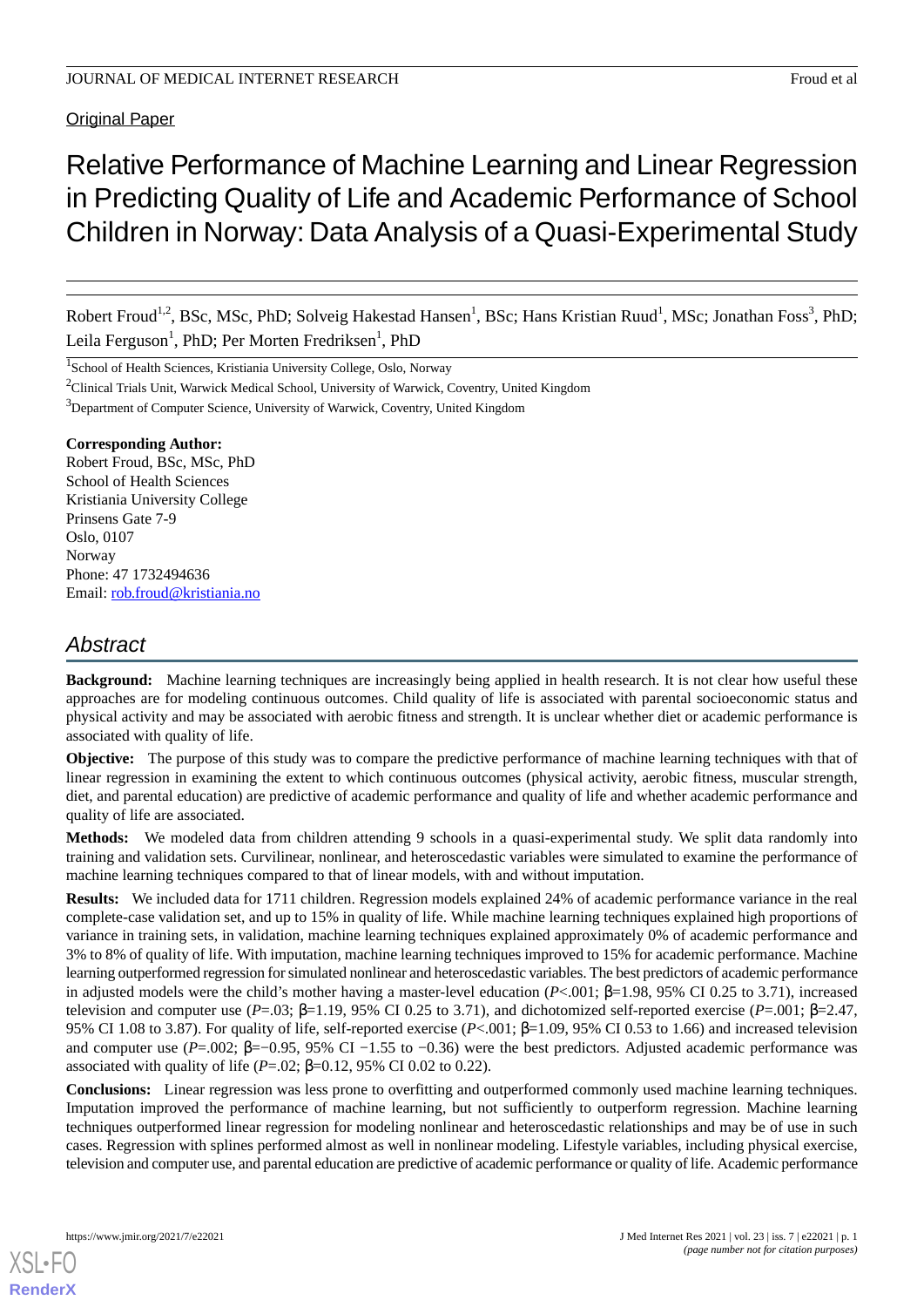is associated with quality of life after adjusting for lifestyle variables and may offer another promising intervention target to improve quality of life in children.

*(J Med Internet Res 2021;23(7):e22021)* doi:  $10.2196/22021$ 

#### **KEYWORDS**

modelling; linear regression; machine learning; artificial intelligence; quality of life; academic performance; continuous/quasi-continuous health outcomes

## *Introduction*

In trials and quasi-experimental designs, reported sample sizes range from less than 100 to several thousand [\[1](#page-12-0)]. Linear regression approaches are widely used for modeling continuous outcome data in such studies [\[2\]](#page-12-1). Processor advancements, data abundance, and routine data collection have cultivated a general rise in popularity of artificial intelligence or machine learning techniques. In contrast to regression, the use of machine learning techniques requires making fewer assumptions about data structure [[3\]](#page-12-2). Machine learning techniques have been used extensively in areas such as biomedicine and, to a lesser extent, in areas such as chronic disease, pain, psychology, and sociology, where data have not typically been available in such abundance [[4-](#page-12-3)[6](#page-12-4)]. Machine learning techniques have yielded useful health classification models [\[7](#page-12-5)[,8](#page-12-6)]. Numerous comparisons exist between machine learning techniques and traditional logistic or multinomial logit regression, demonstrating that approaches can yield similar performance and highlighting a risk of overfitting in machine learning techniques [\[9\]](#page-12-7). However, few comparisons exist between machine learning techniques and linear regression for continuous outcomes in health data sets, and where such comparisons have been made, sample sizes have been small  $[10,11]$  $[10,11]$  $[10,11]$ .

Quality of life is an important health outcome in trials [\[2](#page-12-1),[12\]](#page-12-10). Child quality of life is associated with parental socioeconomic status and activity levels [\[13](#page-12-11)-[16\]](#page-12-12). Diet is associated with child mental health, but the nature of the relationship between diet and child quality of life is less clear [\[17](#page-12-13),[18\]](#page-13-0). It has been suggested that aerobic fitness and muscular strength are positively associated with child quality of life [\[13](#page-12-11),[19\]](#page-13-1). The extent to which academic performance and quality of life are associated is also unclear. Known predictors of academic performance include parental socioeconomic status, child IQ, and activity levels, and there is some evidence of association with diet [\[20](#page-13-2)-[22\]](#page-13-3). Thus, any relationship between quality of life and academic performance may be confounded by common associations with socioeconomic status, activity, and diet. Our aims were to examine the performance of linear regression and common machine learning techniques; the extent to which lifestyle variables (including physical activity, aerobic fitness, muscular strength, diet) and parental education are predictive of academic performance and quality of life; and the association between academic performance and quality of life, after adjusting for confounding variables, using a relatively large data set with continuous health outcomes.

## *Methods*

#### **Data Set**

We used data from fifth-year students attending 9 schools in Norway between 2015 and 2019, within the Health Oriented Pedagogical Project (HOPP), which is an ongoing quasi-experimental study (ClinicalTrials.gov; NCT02495714) in which data up to 2019 were captured [\[23](#page-13-4)]. Schools were allocated to receive intervention  $(n=7)$  or usual curriculum  $(n=2)$ . In intervention schools, child activity was increased by 225 minutes per week and an activity-based learning component (emphasizing mathematics and language studies, including English) was undertaken during the physical activity [[23\]](#page-13-4). Both parent and child quality of life was measured using the Norwegian version of the Inventory of Life Quality [\[24](#page-13-5)]. The Norwegian Inventory of Life Quality has good internal consistency (normative 11- to 12-year-old children: Cronbach  $\alpha = 82$ ; parents: Cronbach  $\alpha = 80$ ) and good test–retest reliability in Norwegian children (normative 11- to 14-year-old children: intraclass correlation coefficient 0.86) [[25\]](#page-13-6). In parents, test–retest has been reported as satisfactory, although we found no reports of a published intraclass correlation coefficient [[25\]](#page-13-6). The Inventory of Life Quality spans domains of perceived school performance, family relations, peer relations, autonomy in play, physical health, mental health, and global assessment of well-being and uses a measurement scale of 0 to 100, where higher scores indicate greater quality of life. Academic performance was measured using the Norwegian Directorate for Education and Training's compulsory National Academic Tests for fifth year students. We had access to reading, mathematics, and English test results; each academic subject was measured on a quasi-continuous scale (ranging from 0 to 100). Because we were interested in general academic performance, we used the average of these tests [[26\]](#page-13-7).

Physical activity level (defined by movement counts per minute: sedentary 0-99, light 100-1999, moderate 2000-4999, and hard or vigorous  $\geq 5000$  [\[13](#page-12-11)], while a monitor was worn between 8 hours and 6 days), percentage of time spent at each activity level, and average moderate-to-vigorous physical activity level (the sum of the minutes spent in moderate-to-vigorous activity divided by the number of valid monitored days) [[27\]](#page-13-8); weight; height; blood pressure; waist circumference; muscle mass; percentage body fat; hand strength; aerobic fitness (Andersen intermittent running test [[28\]](#page-13-9)); executive functions (Stroop test [[29,](#page-13-10)[30\]](#page-13-11)); parental education (university education or not; masters level or above or not); and lifestyle (self-reported diet, physical activity, and health questions from the Ungkost-2000 questionnaire [[31\]](#page-13-12)) data were included as predictor variables. Where there were missing observations in year 5 Ungkost

 $XSI - F($ **[RenderX](http://www.renderx.com/)**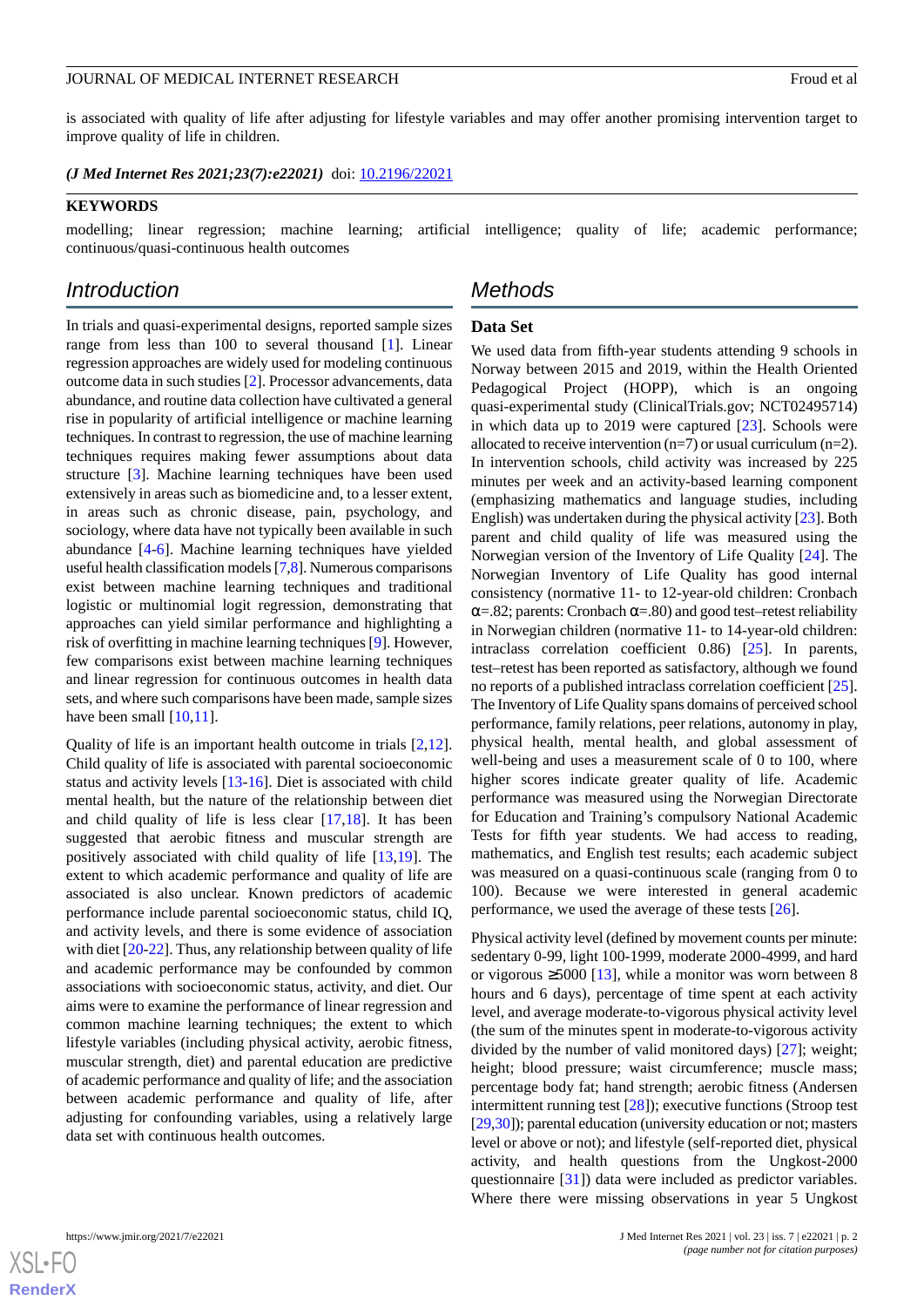variables, we carried forward observations from the same pupils in year 4.

#### **Modeling Approaches**

We split the data set randomly into training (70%) and validation (30%) sets in order to train models and subsequently evaluate performance. We expected missing data (approximately 20% overall, with few variables >50%). Full imputation may often be performed with machine learning techniques regardless of the extent of missing data or whether or not data are missing at random. We performed a sensitivity analysis using single-mean imputation for continuous predictor variables and mode for nonbinary or categorical predictors (stratified by school) under the assumption that observations were missing at random. We tested this assumption for variables in final models by fitting a dummy variable for variable missingness, examining effect on outcome using 2-tailed independent *t* tests. In addition, we simulated variables with no missing data. We first examined strengths and limitations of different approaches, modeling academic performance with worked examples, and then modeled child quality of life.

#### **Regression Modeling**

We took a pragmatic approach to regression modeling that we judged to approximate best practice. In cases of high between-predictor correlations  $(p>0.75)$ , we selected 1 variable for modeling. In the absence of strong clinical or theoretical indications, we chose the variable that explained the most variance. To enable comparisons to regression approaches in which individuals are clustered by site, we fitted linear mixed models with a random intercept by school. We also built nonhierarchical models, without this random effect, to compare adjusted *R* 2 like-for-like with machine learning techniques (in which clustering was not nominated). To facilitate comparison of residual mean square error (RMSE), we standardized variables by subtracting the mean and dividing by the standard deviation, which is required by machine learning techniques. For curvilinear relationships, we explored fitting polynomial terms. In the case of truly nonlinear relationships—variables that are not well modeled with a single linear predictor (notwithstanding polynomial terms)—we fitted splines (ie*,* piecewise fitting of models) [[32\]](#page-13-13).

The diet and lifestyle variables from the Ungkost-2000 questionnaire have multiple quasi-continuous responses (eg*,* for sugared soda consumption, response options ranged from 'Never/rarely' and increased incrementally over 7-levels to a maximum that indicated >7 glasses per day). Where responses were normally distributed, we treated the variables as quasi-continuous. If distributions did not satisfy normality criteria, we dichotomized variables using a cut-point [[33\]](#page-13-14). Variables with significant crude effects were considered for an adjusted model. We took a manual approach to model building, using a combination of the lowest Akaike Information Criterion and variables that we judged to be clinically or theoretically useful for outcome prediction [\[34](#page-13-15)]. When modeling academic performance, in order to facilitate performance comparisons with partly automated machine learning techniques, we did not favor modifiable exposures, but instead, favored those we judged would explain the most variance. For quality of life, we built 2 models: (1) optimized for prediction and (2) based on modifiable exposures. Models for sensitivity analyses with imputed data were built independently.

#### **Machine Learning Techniques**

We evaluated the performance of 4 machine learning techniques ([Table 1\)](#page-2-0) [\[35](#page-13-16),[36\]](#page-13-17). We selected machine learning techniques that were able to be used with continuous outcome measures (and not only binary or categorical), appear commonly in health research literature, and we judged health researchers would find comparisons useful. It is beyond the scope of this paper to explain each technique in detail; however, overviews are provided in [Table 1](#page-2-0).

Variables that it did not make sense to include were removed (eg*,* age, since participants were from the same school year). We set each approach to start with a null model and successively added variables that provided the best improvement, measured by RMSE in cross-validation [[35\]](#page-13-16). We only selected tuning characteristics, such as the optimum value of *k* in k-nearest neighbor models, or optimum decay and threshold activation levels in neural network models, after graphical assessment. For machine learning techniques, we did not dichotomize nonnormal diet and lifestyle variables, since machine learning techniques are not sensitive to normality.

<span id="page-2-0"></span>**Table 1.** Machine learning techniques that were evaluated in this study.

| Algorithm              | Description                                                                                                                                                                                                                                                                                                                                                                                                                                                                                                               |
|------------------------|---------------------------------------------------------------------------------------------------------------------------------------------------------------------------------------------------------------------------------------------------------------------------------------------------------------------------------------------------------------------------------------------------------------------------------------------------------------------------------------------------------------------------|
| k-Nearest neighbors    | A classification technique that assigns class or predicts a continuous value based on the classes or<br>values of $k$ nearest neighbors.                                                                                                                                                                                                                                                                                                                                                                                  |
| Neural network         | A technique in which artificial neuron cores are connected with $n$ input channels, inputs are weighted<br>and summed, and the output (if above an activation threshold) feeds into another neuron in a deeper<br>hidden layer. This deeper neuron receives multiple inputs from each neuron in the layer above, and<br>communicates output with either another hidden layer, or an output layer. Synaptic weights in this<br>structure are determined by back propagation, based on error, until convergence is reached. |
| Random forest          | An iteratively grown set of decision trees, where each tree outputs outcome means, with branches split<br>by variable characteristics, and where each tree is formed from randomly bootstrapping data, with av-<br>erages taken from all trees.                                                                                                                                                                                                                                                                           |
| Support vector machine | A technique that minimizes error to individualize a hyperplane.                                                                                                                                                                                                                                                                                                                                                                                                                                                           |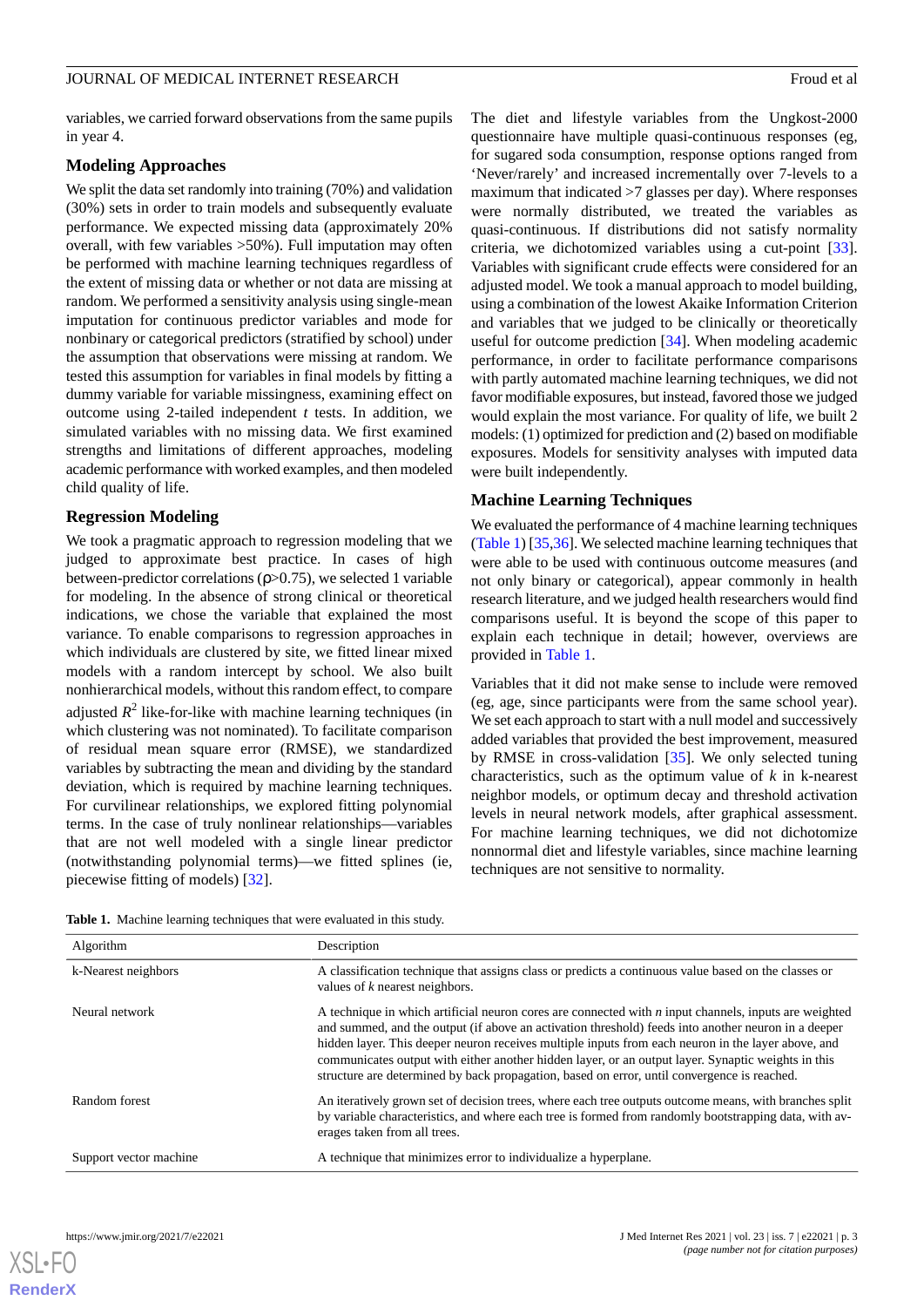#### **Simulations**

We simulated data to explore types of relationship that were not present within our real data, but which we reasoned, may perform better with either regression or machine learning techniques. We simulated, without missing data, (1) a variable with a quadratic relationship with academic performance; (2) a variable with a true nonlinear relationship with academic performance; and (3) a variable with marked heteroscedasticity (ie*,* changing variance) with respect to academic performance (we acknowledge this is a technical violation of regression; therefore, we recorded  $R^2$  and RMSE rather than standard error terms). We permitted slight heteroscedasticities to remain in the first 2 simulations to approximate limits of real-life pragmatic decisions. We expected curvilinear simulation to favor regression, since we reasoned it would be modeled well with polynomial terms; nonlinear simulation to favor machine learning techniques, or linear regression with splines, since truly nonlinear relationships are not conducive to modeling by a single linear predictor; and heteroscedastic simulation to favor machine learning techniques, since modeling is not derived using minimum squared error, which in the presence of heteroscedasticity would no longer be the best estimator.

#### **Performance Comparisons and Using Worked Examples for Modeling Quality of Life**

To compare performance, we calculated RMSE and  $R^2$  using predicted observations from training sets and observed observations from validation sets ([Multimedia Appendix 1\)](#page-12-14). Informed by findings from modeling academic performance, we judged the most appropriate modeling technique for quality of life, and to confirm that we had made the correct choice, we compared the performance of the approaches that we selected with those that we did not select.

To aid interpretation of adjusted regression model outputs for those unfamiliar with the outcome scales, we calculated Cohen *d* for our judgements of clinically intuitive predictor magnitudes,

by outcome variable; where *d* may be interpreted by thresholds of small (0.2), medium (0.5), and large (0.8) effects [\[37](#page-13-18)].

All analyses were performed using Stata (version 15.1; StataCorp LLC) and R (version 3.6; R Foundation for Statistical Computing). The HOPP project received approval from the Norwegian Regional Ethical Committee (2014/2064/REK south-east), and parents of all children provided written informed consent for their child's participation.

## *Results*

#### **Overview**

Data comprised outcomes from 1711 year 5 (11- and 12-year-old) children (Tables S1 and S2 in [Multimedia](#page-12-14) [Appendix 1\)](#page-12-14), of whom 1368 (80.0%) had completed National Test outcomes and 1560 (91.6%) had completed quality of life outcomes. Missing data ranged from 4% to 81%, by variable. Our training and validation data sets had data from 1205 and 506 children, respectively.

#### **Academic Performance and Simulated Data**

Academic performance was approximately normally distributed ([Figure 1\)](#page-4-0). From crudely modeled academic performance variables (Table S3 in [Multimedia Appendix 1](#page-12-14)), we selected 7 variables for modeling [\(Table 2\)](#page-4-1). We noted that after adjustment, dietary variables either explained too little variance or had too few observations for us to select for inclusion. Machine learning techniques did retain some dietary variables (Table S4 in [Multimedia Appendix 1\)](#page-12-14).

In real complete-case data, nonhierarchical and mixed models explained approximately 30% of the variance in the training set and 22% to 24% of the variance in the validation set ([Table 3\)](#page-5-0). Model residuals were normally distributed. Machine learning models explained between 13% and 63% of the variance in the training set and approximately 0% of the variance in validation ([Table 3](#page-5-0)).

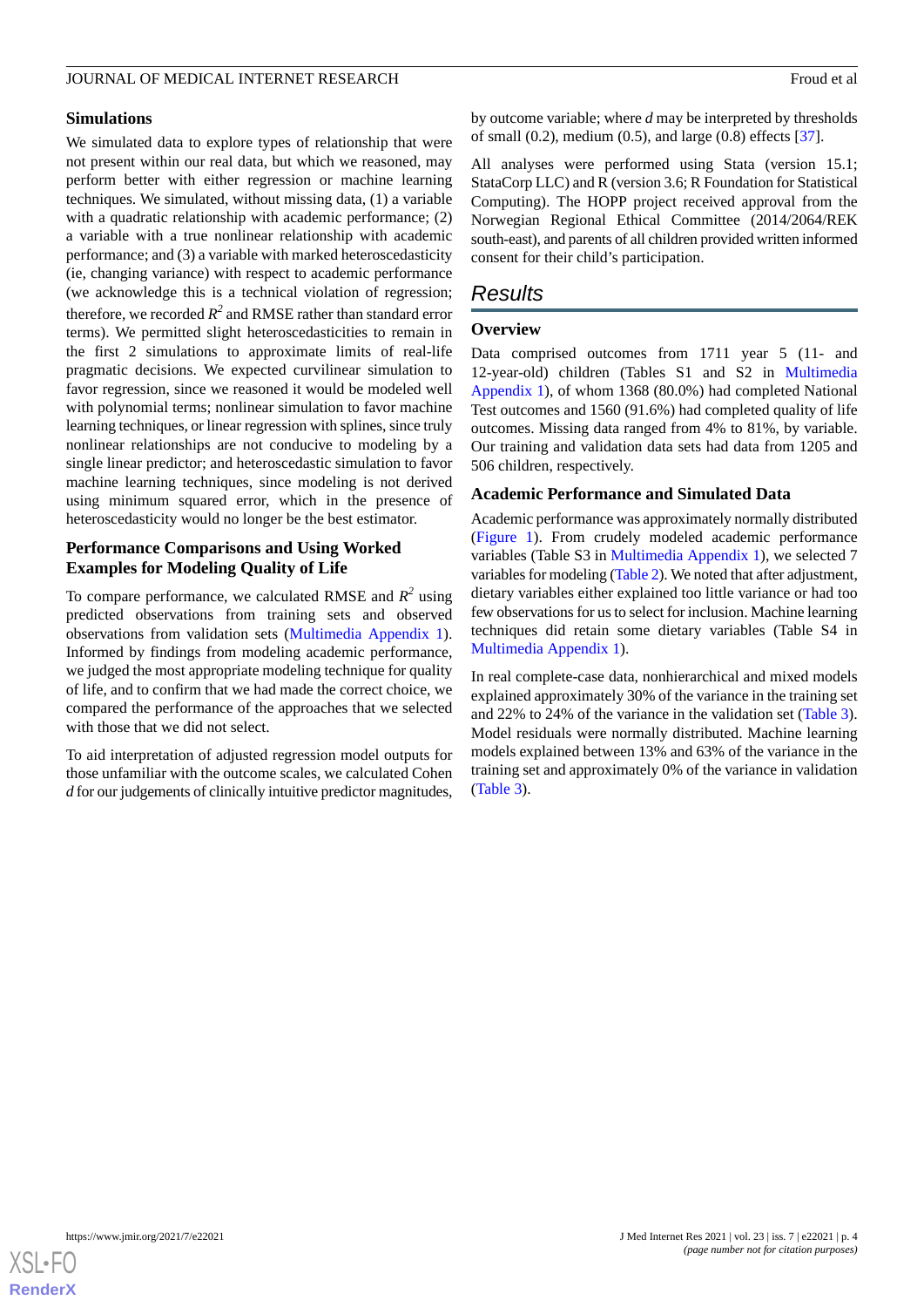## JOURNAL OF MEDICAL INTERNET RESEARCH Froud et al

<span id="page-4-0"></span>Figure 1. Histogram of average national test scores.



<span id="page-4-1"></span>

| <b>Table 2.</b> Adjusted effects in selected mixed regression model for predicting academic performance. |  |  |  |  |
|----------------------------------------------------------------------------------------------------------|--|--|--|--|
|----------------------------------------------------------------------------------------------------------|--|--|--|--|

| Variable                                                               | $\beta$ (95% CI)                     | n   | $P$ value |
|------------------------------------------------------------------------|--------------------------------------|-----|-----------|
| Stroop test congruent (milliseconds)                                   | $-0.0037$ ( $-0.0047$ to $-0.0027$ ) | 384 | < 0.01    |
| Effect of master-level education for father                            | $1.59$ (-0.06 to 3.25)               | 384 | .06       |
| Effect of master-level education for mother                            | $1.98(0.25 \text{ to } 3.71)$        | 384 | < 0.001   |
| Average hand strength (kilograms)                                      | $0.21(0.08 \text{ to } 0.34)$        | 384 | .001      |
| Hours of physical activity (self-reported; dichotomized)               | $2.47(1.08 \text{ to } 3.87)$        | 384 | .001      |
| Effect of mother having higher education                               | $1.82$ (0.07 to 3.57)                | 384 | .04       |
| Hours of television per week (self-reported; 7-level quasi-continuous) | $1.19(0.25 \text{ to } 3.71)$        | 384 | .03       |

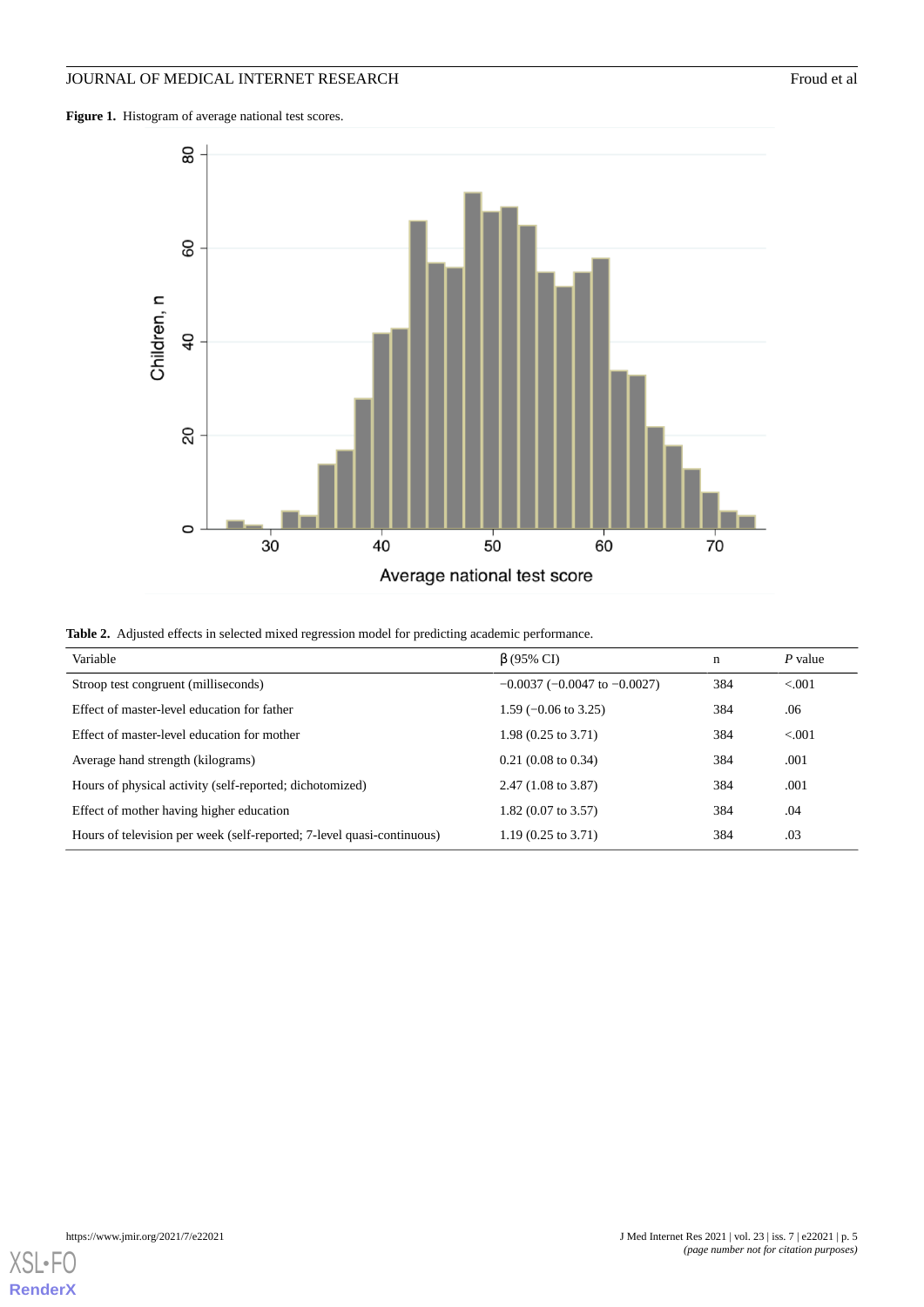<span id="page-5-0"></span>Table 3. Performance indicators in real data and real data augmented with simulated data (quadratic, nonlinear, or heteroscedastic) for academic performance.

| Model                          | Training (n=962)           |                          |             | Validation (n=406)           |                          |             |
|--------------------------------|----------------------------|--------------------------|-------------|------------------------------|--------------------------|-------------|
|                                | $\mathbf{RMSE}^{\text{a}}$ | $R^2$ value <sup>b</sup> | $\mathbf n$ | $\ensuremath{\mathsf{RMSE}}$ | $R^2$ value <sup>b</sup> | $\mathbf n$ |
| Nonhierarchical linear model   | 0.81                       | 0.30                     | 384         | 0.85                         | 0.22                     | 163         |
| Quadratic                      | 0.45                       | 0.78                     | 384         | 0.40                         | 0.83                     | 163         |
| Nonlinear                      | 0.55                       | 0.68                     | 384         | 0.53                         | 0.70                     | 163         |
| Heteroscedastic                | 0.53                       | 0.70                     | 384         | 0.61                         | 0.61                     | 163         |
| <b>Mixed model</b>             | 0.83                       | 0.30                     | 384         | 0.86                         | 0.24                     | 163         |
| <b>Ouadratic</b>               | 0.46                       | 0.79                     | 384         | 0.39                         | 0.84                     | 163         |
| Nonlinear                      | 0.56                       | 0.68                     | 384         | 0.53                         | 0.72                     | 163         |
| Heteroscedastic                | 0.54                       | 0.70                     | 384         | 0.62                         | 0.62                     | 163         |
| <b>Regression with splines</b> | $\mathbf{C}$               |                          |             |                              |                          |             |
| Nonlinear                      | 0.41                       | 0.82                     | 384         | 0.39                         | 0.84                     | 163         |
| <b>Random</b> forest           | 0.61                       | 0.62                     | 121         | 0.95                         | $-0.02$                  | 63          |
| Quadratic                      | 0.32                       | 0.91                     | 121         | 0.51                         | 0.75                     | 63          |
| Nonlinear                      | 0.36                       | 0.89                     | 121         | 0.57                         | 0.64                     | 63          |
| Heteroscedastic                | 0.34                       | 0.89                     | 121         | 0.67                         | 0.53                     | 63          |
| <b>Support vector machine</b>  | 0.55                       | 0.63                     | 116         | 0.89                         | $-0.05$                  | 58          |
| Quadratic                      | 0.33                       | 0.87                     | 116         | 0.53                         | 0.62                     | 58          |
| Nonlinear                      | 0.46                       | 0.77                     | 116         | 0.77                         | 0.18                     | 58          |
| Heteroscedastic                | 0.35                       | 0.85                     | 116         | 0.62                         | 0.52                     | 58          |
| k-Nearest neighbors            | 0.90                       | 0.13                     | 133         | 1.02                         | $-0.01$                  | 66          |
| Quadratic                      | 0.37                       | 0.84                     | 133         | 0.48                         | 0.75                     | 66          |
| Nonlinear                      | 0.41                       | 0.81                     | 133         | 0.48                         | 0.75                     | 66          |
| Heteroscedastic                | 0.43                       | 0.79                     | 133         | 0.61                         | 0.60                     | 66          |
| <b>Neural network</b>          | 0.73                       | 0.35                     | 124         | 1.03                         | $-0.02$                  | 66          |
| Quadratic                      | 0.38                       | 0.82                     | 124         | 0.40                         | 0.85                     | 66          |
| Nonlinear                      | 0.41                       | 0.79                     | 124         | 0.46                         | 0.79                     | 66          |
| Heteroscedastic                | 0.43                       | 0.77                     | 124         | 0.70                         | 0.53                     | 66          |

<sup>a</sup>RMSE: residual mean square error.

<sup>b</sup>Unlike unadjusted  $R^2$ , it is possible for adjusted  $R^2$  values to be negative.

<sup>c</sup>Not performed.

[Figure 2](#page-6-0) shows scatter plots of academic performance and simulated variables. All had strong effects in regression models when modeled as quadratic, quadratic, and linear. Adding a simulated quadratic variable to crude regression models explained approximately 79% of the variance in the training set and 82% to 83% of the variance in the validation [\(Table 4\)](#page-7-0). Corresponding machine learning models explained 80% to 94% of the variance in the training set and 78% to 83% of the variance in the validation set, with support vector machine and neural network performing best. The nonlinear simulation was the only one with a variable that had a nonlinear relationship with academic performance, and we fitted 4 splines. Regression with splines explained 83% of the variance in the training set and 85% of the variance in the validation set. Corresponding

machine learning models explained 81% to 94% of variance in the training set and 81% to 86% of the variance in the validation set, with neural network performing best. Adding a simulated heteroscedastic variable to crude regression models explained 64% of variance in the training set and 62% of the variance in the validation set. Corresponding machine learning models explained 68% to 90% of the variance in the training set and 58% to 66% of the variance in the validation set, with neural network and support vector machine performing best.

Regression performed best for modeling real data augmented with simulations ([Table 3](#page-5-0)). Regression with splines performed best when adding the nonlinear simulated variable. [Table 5](#page-7-1) shows machine learning performance improved after imputation; however, regression models outperformed machine learning.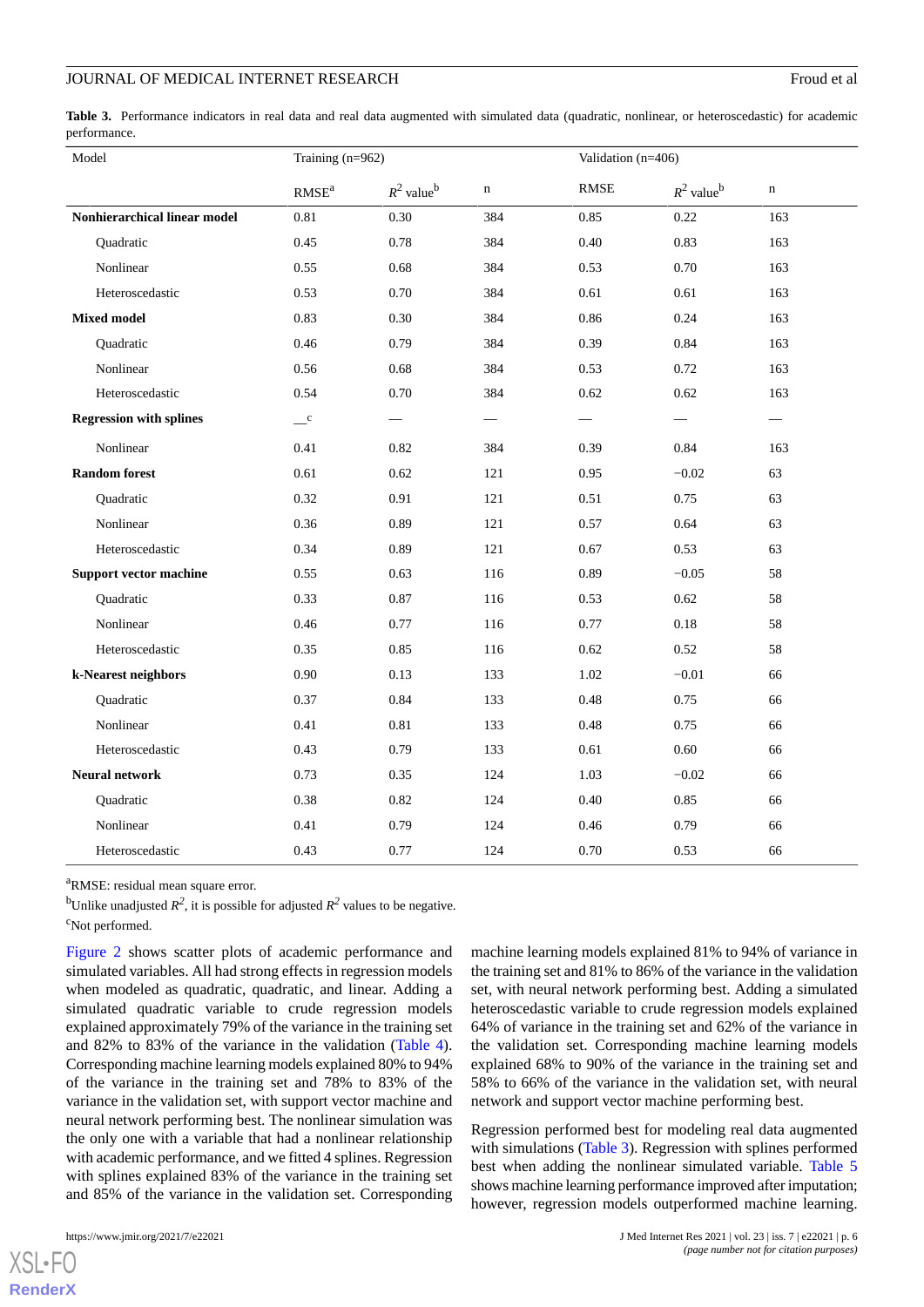Regression models built using imputed data included 13 variables [\(Multimedia Appendix 1\)](#page-12-14). Variables selected by machine learning techniques are shown in Table S4 in [Multimedia Appendix 1.](#page-12-14) The missing at random assumption

was widely acceptable, with 3 out of 35 variables selected for modeling (master's education or above for mother, master's education or above for father, and parent quality of life score) having an effect on academic performance.

<span id="page-6-0"></span>



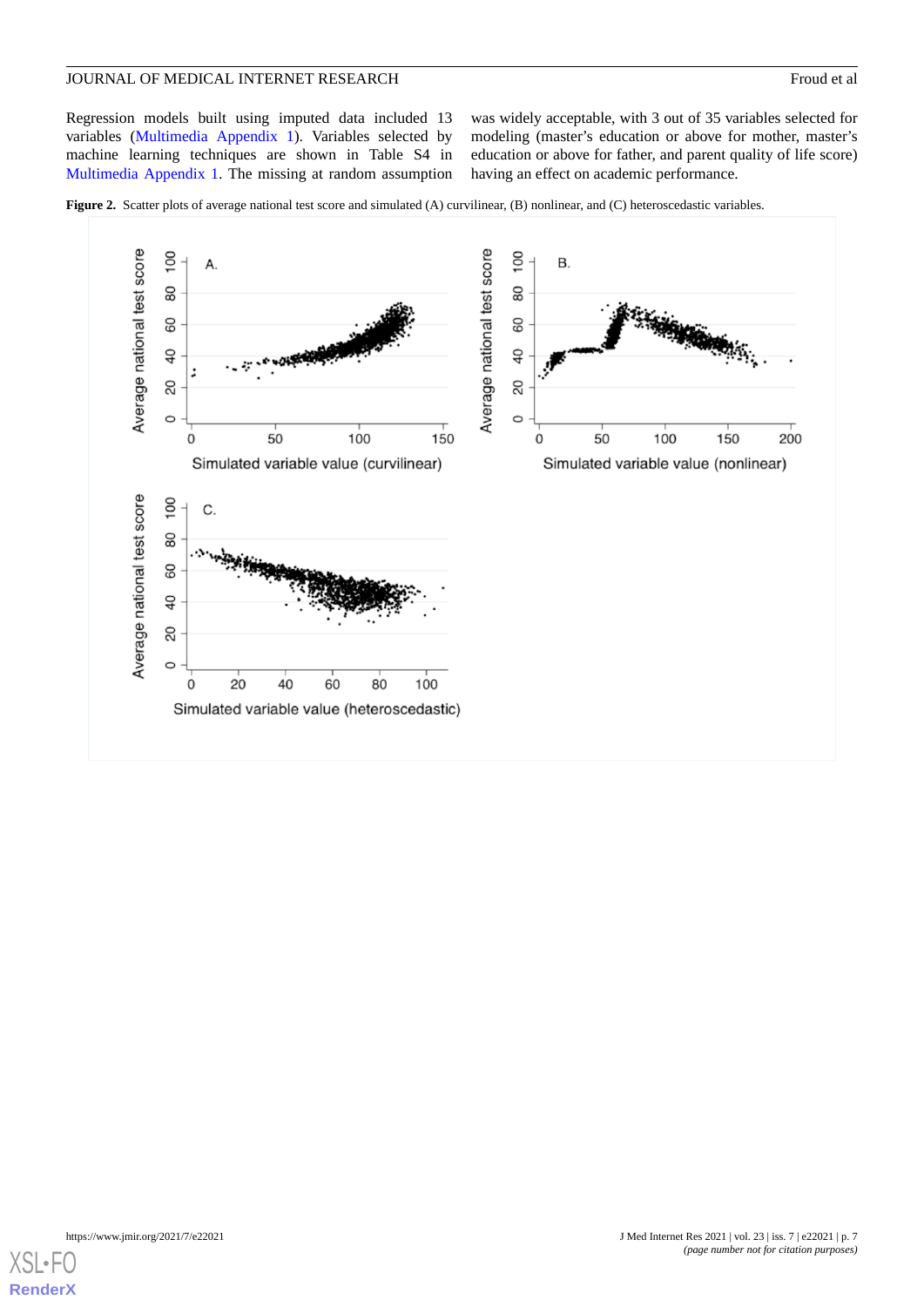## **JOURNAL OF MEDICAL INTERNET RESEARCH** Froud et al

<span id="page-7-0"></span>

| Model                          | Training (n=962)  |             |             | Validation (n=406)       |             |             |  |  |
|--------------------------------|-------------------|-------------|-------------|--------------------------|-------------|-------------|--|--|
|                                | RMSE <sup>a</sup> | $R^2$ value | $\mathbf n$ | $\text{RMSE}^{\text{a}}$ | $R^2$ value | $\mathbf n$ |  |  |
| Nonhierarchical linear model   |                   |             |             |                          |             |             |  |  |
| Quadratic                      | 0.45              | 0.79        | 962         | 0.43                     | 0.82        | 406         |  |  |
| Nonlinear                      | 0.56              | 0.68        | 962         | 0.58                     | 0.68        | 406         |  |  |
| Heteroscedastic                | 0.59              | 0.64        | 962         | 0.63                     | 0.62        | 406         |  |  |
| <b>Mixed model</b>             |                   |             |             |                          |             |             |  |  |
| Quadratic                      | 0.45              | 0.79        | 962         | 0.43                     | 0.83        | 406         |  |  |
| Nonlinear                      | 0.57              | 0.68        | 962         | 0.58                     | 0.68        | 406         |  |  |
| Heteroscedastic                | 0.59              | 0.64        | 962         | 0.63                     | 0.62        | 406         |  |  |
| <b>Regression with splines</b> |                   |             |             |                          |             |             |  |  |
| Nonlinear                      | 0.41              | 0.83        | 962         | 0.39                     | 0.85        | 406         |  |  |
| <b>Random</b> forest           |                   |             |             |                          |             |             |  |  |
| Quadratic                      | 0.25              | 0.94        | 962         | 0.49                     | 0.78        | 406         |  |  |
| Nonlinear                      | 0.24              | 0.94        | 962         | 0.45                     | 0.81        | 406         |  |  |
| Heteroscedastic                | 0.32              | 0.90        | 962         | 0.66                     | 0.58        | 406         |  |  |
| <b>Support vector machine</b>  |                   |             |             |                          |             |             |  |  |
| Quadratic                      | 0.44              | 0.80        | 962         | 0.42                     | 0.83        | 406         |  |  |
| Nonlinear                      | 0.44              | 0.81        | 962         | 0.43                     | 0.82        | 406         |  |  |
| Heteroscedastic                | 0.57              | 0.68        | 962         | 0.61                     | 0.66        | 406         |  |  |
| k-Nearest neighbors            |                   |             |             |                          |             |             |  |  |
| Quadratic                      | 0.40              | 0.84        | 962         | 0.45                     | 0.81        | 406         |  |  |
| Nonlinear                      | 0.34              | 0.88        | 962         | 0.43                     | 0.82        | 406         |  |  |
| Heteroscedastic                | 0.49              | 0.76        | 962         | 0.65                     | 0.60        | 406         |  |  |
| <b>Neural network</b>          |                   |             |             |                          |             |             |  |  |
| Quadratic                      | 0.44              | 0.80        | 962         | 0.42                     | 0.83        | 406         |  |  |
| Nonlinear                      | 0.40              | 0.84        | 962         | 0.38                     | 0.86        | 406         |  |  |
| Heteroscedastic                | 0.56              | 0.68        | 962         | 0.59                     | 0.66        | 406         |  |  |

<span id="page-7-1"></span><sup>a</sup>RMSE: residual mean square error.

**Table 5.** Performance indicators for academic performance in sensitivity analyses (single-mean imputation).

| Model                           | Training $(n=962)$ |             |             | Validation $(n=406)$ |             |     |  |
|---------------------------------|--------------------|-------------|-------------|----------------------|-------------|-----|--|
|                                 | RMSE <sup>a</sup>  | $R^2$ value | $\mathbf n$ | RMSE <sup>a</sup>    | $R^2$ value | n   |  |
| Nonhierarchical linear<br>model | 0.88               | 0.20        | 962         | 0.92                 | 0.15        | 406 |  |
| Mixed model                     | 0.89               | 0.21        | 962         | 0.92                 | 0.18        | 406 |  |
| Random forest                   | 0.76               | 0.48        | 962         | 0.94                 | 0.14        | 406 |  |
| Support vector machine          | 0.82               | 0.32        | 962         | 0.95                 | 0.12        | 406 |  |
| k-Nearest neighbors             | 0.89               | 0.20        | 962         | 0.86                 | 0.12        | 406 |  |
| Neural network                  | 0.90               | 0.18        | 962         | 0.97                 | 0.09        | 406 |  |

<sup>a</sup>RMSE: residual mean square error.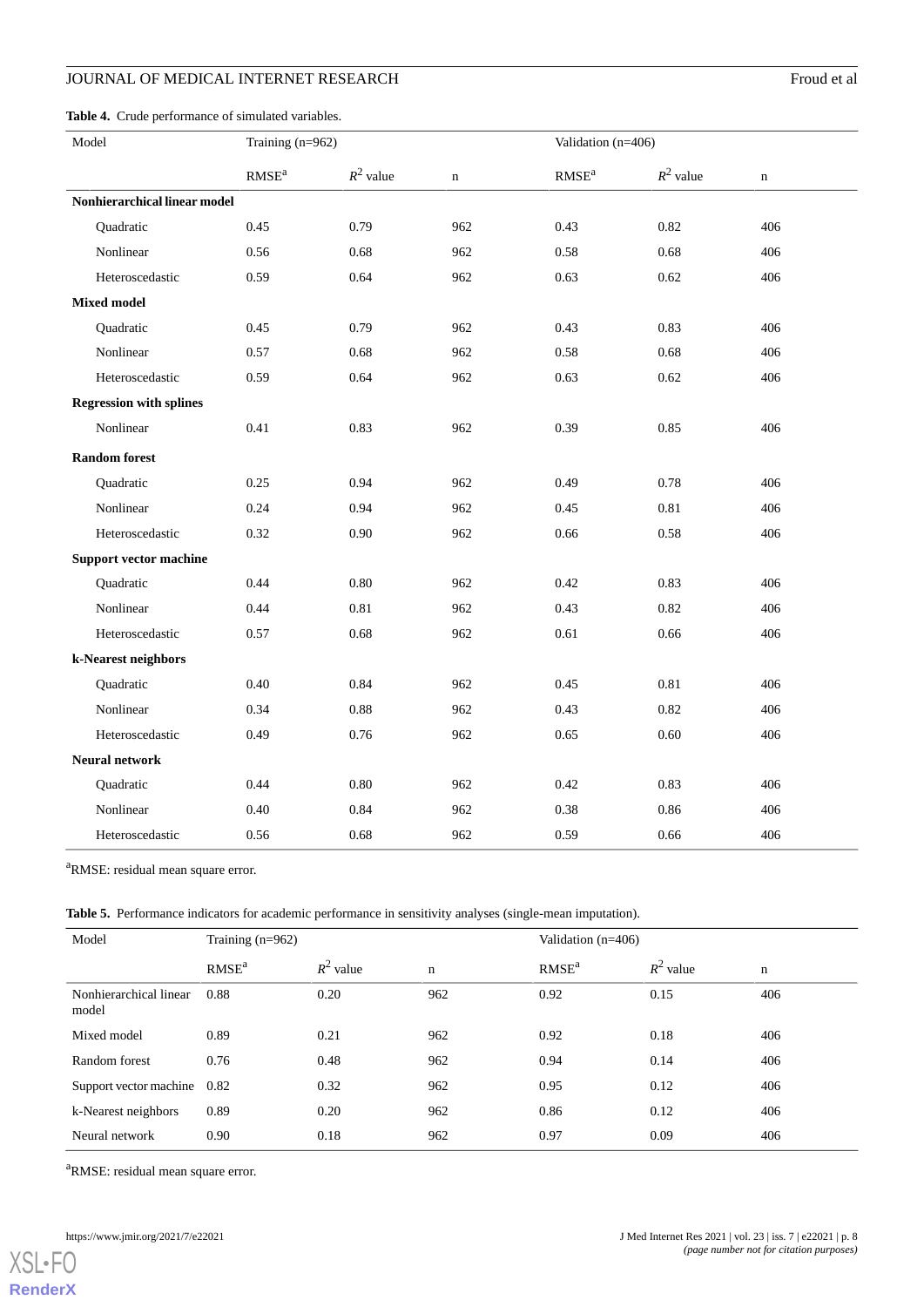#### **Quality of Life**

Despite a ceiling effect, we judged the distribution of child-reported quality of life [\(Figure 3\)](#page-8-0) to be within limits of tolerance for untransformed parametric modeling (and we confirmed there was a normal distribution of residuals postmodeling). Since visual inspection revealed no nonlinear relationships, and only very slight heteroscedasticity at times, we judged regression modeling would perform best. We dichotomized 1 diet variable (fish oil consumption) based on crude effects (Table S5 in [Multimedia Appendix 1](#page-12-14)). We selected a parsimonious 3-variable model (Regression model 1) on the

<span id="page-8-0"></span>**Figure 3.** Histogram of child-reported quality of life scores.

basis of raw performance (Table S6 in [Multimedia Appendix](#page-12-14) [1\)](#page-12-14) and a second 4-predictor model (Regression model 2) using only variables with a high number of observations and representing modifiable risk factors ([Table 6\)](#page-8-1). When added, academic performance had a significant association with quality of life (*P*=.02), with an adjusted effect of 0.12 (95% CI 0.02 to 0.22). We did not include academic performance in our comparative model because it reduced observations and led to lower training  $R^2$  values. Two of the machine learning techniques retained academic performance and several diet variables in addition to fish oil (Table S4 in [Multimedia](#page-12-14) [Appendix 1\)](#page-12-14).



<span id="page-8-1"></span>**Table 6.** Adjusted effects of with modifiable risk factors in mixed regression model for predicting quality of life.

| Variable                                                               | $\beta$ (95% CI)               | n   | P value   |
|------------------------------------------------------------------------|--------------------------------|-----|-----------|
| Frequency of physical activity (7-level quasi-continuous)              | $1.09(0.53 \text{ to } 1.66)$  | 676 | ${<}.001$ |
| Hours of television per week (self-reported; 7-level quasi-continuous) | $-0.95$ ( $-1.55$ to $-0.36$ ) | 676 | .002      |
| Hard exercise (minutes)                                                | $0.02$ (0.002 to 0.03)         | 676 | .008      |
| Percentage of time in moderate exercise                                | $0.29(0.002 \text{ to } 0.59)$ | 676 | .048      |

Our parsimonious 3-variable mixed model explained 12% of variance in the training set and 15% of the variance in the validation set. Machine learning techniques retained more observations than the first regression model due to our selection of the fish oil variable, which had fewer observations ([Table](#page-9-0)

[XSL](http://www.w3.org/Style/XSL)•FO **[RenderX](http://www.renderx.com/)**

in the training set and 6% to 7% of the variance in the validation set. This was outperformed by support vector machine; however, our second regression model retained more observations and had been limited by us to modifiable risk factors.

[7\)](#page-9-0). Our second 4-predictor model explained 8% of the variance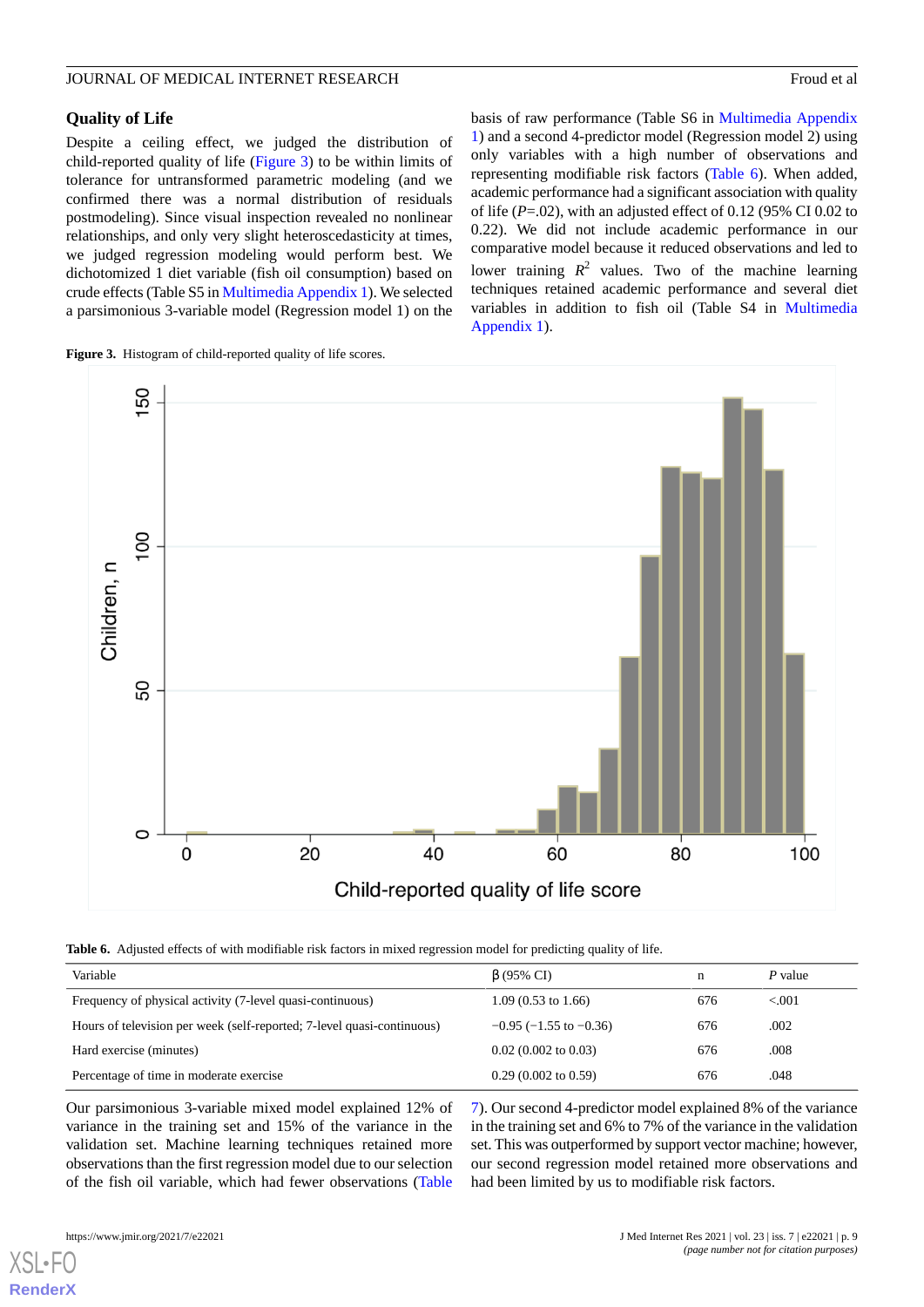#### JOURNAL OF MEDICAL INTERNET RESEARCH FROUGHAL THE SEARCH FROM THE SEARCH FROM THE SEARCH FROM THE SEARCH FOUND HE SEARCH FOUND HE SEARCH FOUND HE SEARCH FOUND HE SEARCH FOUND HE SEARCH FOUND HE SEARCH FOUND HE SEARCH THE S

<span id="page-9-0"></span>**Table 7.** Performance indicators by modeling approach for quality of life.

| Model                  | Training $(n=1107)$ |             |             | Validation $(n=453)$ |             |     |
|------------------------|---------------------|-------------|-------------|----------------------|-------------|-----|
|                        | RMSE <sup>a</sup>   | $R^2$ value | $\mathbf n$ | RMSE <sup>a</sup>    | $R^2$ value | n   |
| Regression model 1     | 0.89                | 0.11        | 293         | 0.85                 | 0.13        | 111 |
| Mixed model 1          | 0.89                | 0.12        | 293         | 0.85                 | 0.15        | 111 |
| Regression model 2     | 0.91                | 0.08        | 676         | 0.95                 | 0.06        | 275 |
| Mixed model 2          | 0.91                | 0.08        | 676         | 0.96                 | 0.07        | 275 |
| Random forest          | 0.66                | 0.74        | 481         | 0.89                 | 0.03        | 190 |
| Support vector machine | 0.85                | 0.14        | 524         | 0.97                 | 0.08        | 208 |
| k-Nearest neighbors    | 0.78                | 0.33        | 295         | 0.97                 | 0.08        | 117 |
| Neural network         | 0.80                | 0.28        | 319         | 0.99                 | 0.07        | 123 |

<sup>a</sup>RMSE: residual mean square error.

[Table 8](#page-9-1) shows the results from imputed sensitivity analyses. Regression models included 8 variables ([Multimedia Appendix](#page-12-14) [1\)](#page-12-14). The variables selected by the machine learning techniques are shown in Table S4 in [Multimedia Appendix 1.](#page-12-14) The missing at random assumption was mostly acceptable, with 5 out of the

17 variables selected for modeling (hard exercise, percentage of time in moderate and light exercise, parent quality of life score, and master's education for father) having an effect on quality of life.

<span id="page-9-1"></span>**Table 8.** Performance indicators by modeling approach for quality of life in sensitivity analysis (single-mean imputation).

| Model                  | Training $(n=1107)$ |             |      | Validation $(n=453)$ |             |     |
|------------------------|---------------------|-------------|------|----------------------|-------------|-----|
|                        | RMSE <sup>a</sup>   | $R^2$ value | n    | RMSE <sup>a</sup>    | $R^2$ value | n   |
| Regression model       | 0.95                | .09         | 1107 | 0.93                 | .13         | 453 |
| Mixed model            | 0.95                | .09         | 1107 | 0.93                 | .14         | 453 |
| Random forest          | 0.80                | .59         | 1107 | 0.96                 | .05         | 453 |
| Support vector machine | 0.92                | .17         | 1107 | 0.96                 | .07         | 453 |
| k-Nearest neighbors    | 0.94                | .12         | 1107 | 0.96                 | .06         | 453 |
| Neural network         | 0.96                | .09         | 1107 | 0.97                 | .05         | 453 |

<sup>a</sup>RMSE: residual mean square error.

## *Discussion*

#### **Principal Results and Comparisons to Existing Research**

In modeling continuous health outcomes in a data set containing some missing data, linear regression was less prone to overfitting, retained more observations, and outperformed common machine learning techniques. In validation, regression explained approximately one-quarter of the variance in academic performance and up to 15% of the variance in quality of life, using exercise, lifestyle, and parental education quality of life data. Imputation improved machine learning performance, but improvements were not sufficient to outperform regression. Machine learning techniques outperformed regression for modeling nonlinear and heteroscedastic simulations and may be of use when there are no missing data or imputation is plausible, and where complex nonlinearity or heteroscedasticity exists. However, regression with splines performed almost as well for nonlinear modeling.

Multiple comparisons exist between machine learning techniques and logistic regression, multiclass, and survival analysis models, which taken together suggest similar results and an increased risk of overfitting with machine learning techniques [[9,](#page-12-7)[38](#page-13-19)[-44](#page-14-0)]. However, few comparisons exist between machine learning techniques and linear regression for continuous health outcome measures. Hoffman et al [[10\]](#page-12-8) compared linear regression and support vector machine to predict Oswestry Disability Index score after surgery and found an adjusted *R 2* of 0.42 for linear regression and 0.93 from support vector machine in a sample of 20 individuals. We observed that  $R^2$  for support vector machine in our academic performance training set was approximately twice those for linear regression. However, the same relationship is not borne out in validation, suggesting the high  $R^2$  value in the primary data is an artefact of overfitting. Laitinen and Räsänen [[45\]](#page-14-1) compared a regression equation with neural network in a sample of 125 patients with congenital heart disease and found that neural network performed best. However, the neural network used study data alone, and thus, was likely subject to overfitting, while the regression equation was externally validated. Hayward et al

**[RenderX](http://www.renderx.com/)**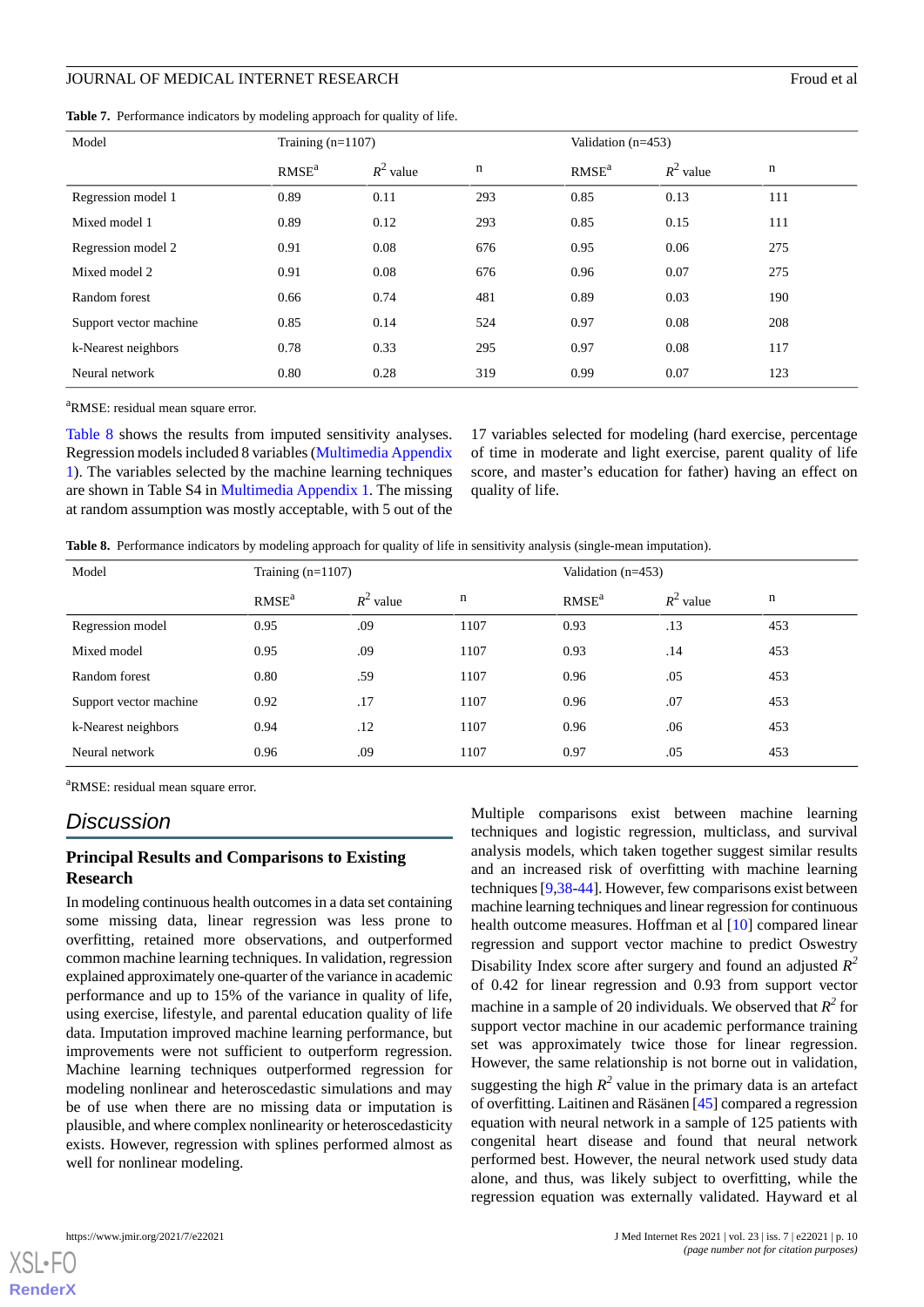[[11\]](#page-12-9), in 91 patients with pancreatic cancer, compared linear regression to several machine learning techniques, including decision trees, k-nearest neighbors, and neural network across a range of outcomes. They reported machine learning techniques and regression were comparable in 45 (35%) comparisons, machine learning techniques were superior in 33 (25%) comparisons, and machine learning techniques were inferior in 52 (40%) comparisons [\[11\]](#page-12-9). Our study uses more data than were used in prior work and more clearly demonstrates the superiority of linear regression for modeling continuous outcomes.

We found very strong evidence that reported physical activity, time recorded in vigorous exercise, and percentage of time spent in moderate exercise are positively associated with quality of life as continuous health outcomes in typical circumstances when adjusted for each of the other modeled variables. Associations between socioeconomic status, increased physical activity, and child quality of life are well established [[13](#page-12-11)[-15](#page-12-15),[46-](#page-14-2)[48](#page-14-3)]. It has been suggested that the association may be explained via mechanisms involving affective response, increased self-efficacy, and improved mood-regulating neurotransmitter and endorphin release [[14](#page-12-16)[,49](#page-14-4),[50\]](#page-14-5). We found strong evidence that television and computer use is inversely proportional to quality of life. Increases of 1 use level (eg, going from 0 to 2 hours use per day), 100 minutes of vigorous exercise, or a 10% increase in exercise, are associated with small or small-to-medium ([Multimedia Appendix 1\)](#page-12-14) effects on quality of life. A systematic review [[51\]](#page-14-6) of physical activity and sedentary behavior on child quality of life found consistent evidence that watching television, using computers, or playing video games for more than 2 hours per day was significantly associated with lower child or adolescent quality of life. We found very strong evidence that parental assessment of child quality of life is associated with child quality of life assessment; this has been noted previously [\[25](#page-13-6)]. We found some evidence of association between academic performance and quality of life after adjustment; a 20-unit increase academic performance was associated with a small quality of life increase, and we are aware of no comparative work.

We found very strong evidence that reported physical activity, increased hand strength, mother having master's education or above, and decreased Stroop time, are associated with increases in academic performance. We found some evidence that a mother having university education and increases in television and computer use, are associated with increased academic performance. Reporting exercise that causes a sweat for at least 2 hours per week, 10 kg greater hand strength, a mother having university or master's education, increases of 1 television and computer use level, or a decreased Stroop time of 1 second were each associated with small or small-to-medium increases in academic performance. Socioeconomic status variables have been shown, in a meta-analysis [[52\]](#page-14-7) of 101,157 students, to be positively correlated with academic performance (with medium effect sizes), which is consistent with our findings. The role of socioeconomic status (ie, including parental education) may be explained by modified risk factors and health behaviors or self-concept [\[47](#page-14-8),[53\]](#page-14-9). Several mechanisms underlying a link between physical activity and academic performance have been suggested, which are thought to involve maintenance and

facilitation of the plasticity of brain structures through altered neurogenesis and angiogenesis, enhanced central nervous system metabolism, and increased availability of growth factors [\[54](#page-14-10)[-56](#page-14-11)]. An association between increasing physical activity and academic performance was demonstrated in a 2014 systematic review [[57\]](#page-14-12) of 215 studies. However, a 2019 systematic review [[54\]](#page-14-10) of 58 interventional studies of physical activity on cognitive performance, found only 10 out of 21 analyses (48%) in 5 high-quality studies demonstrated significant effects and found that the evidence was inconclusive. Furthermore, Singh et al [[54\]](#page-14-10) found only 15 of 25 analyses (60%) demonstrated academic performance benefits; stratification led to observation of strong evidence of a beneficial effect on math, but inconclusive evidence for language performance. Our own findings of an association between physical activity and general academic performance, come from using a composite outcome of reading, math, and English tests, and thus, future separate analyses may be of additional value.

Diet may affect both quality of life and academic performance via mechanisms related to the consumption of adequate micronutrients [\[17](#page-12-13),[58\]](#page-14-13). An association between healthy diet and the emotional functioning subscale of the Pediatric Quality of Life Inventory was demonstrated in a prospective study [\[18](#page-13-0)] of 3040 Australian adolescents (age 11 to 18 years). Our findings suggest small crude effects of diet across quality of life domains more generally. Decreased attendance, attention, and academic performance have been reported in undernourished children when compared to those reported in well-nourished children; fruit and vegetables, fat, and iron intake have been highlighted as having moderate effects in a study [\[58](#page-14-13)] of 5200 Canadian school children. A study [\[20](#page-13-2)] of 4245 Australian school-aged children (age 8-15 years) showed increased consumption of evening meal vegetables, breakfast consumption, and fruit are associated with higher spelling or writing scores, and increased sugar beverages are associated with lower scores. In our study, crude effects of increased sugared cordial consumption, sugar-free cordial, and pizza were associated with decreased academic performance generally but explained too little variance for us to select for inclusion in an adjusted model.

#### **Implications**

The rising popularity of machine learning techniques is understandable given the general abundance of data and a need for fewer assumptions. Machine learning techniques may be useful simply by virtue of the amount of data available. However, in public health research and health services research, data are less abundant and often missing. When modeling continuous outcomes in such circumstances, machine learning techniques are likely to perform worse unless marked nonlinear or heteroscedastic relationships exist. We have shown that the tendency to overfit that is often demonstrated in binary and multiclass machine learning techniques is also a challenge when modeling continuous outcomes. Furthermore, an innate inability for parameter estimation hampers interpretation and may make machine learning techniques generally less useful. At the time of writing, machine learning techniques have made relatively little impact in public health research on COVID-19 (with either continuous or categorical outcomes) where there is a pressing and immediate need for good modeling. We find this

 $XS$ -FO **[RenderX](http://www.renderx.com/)**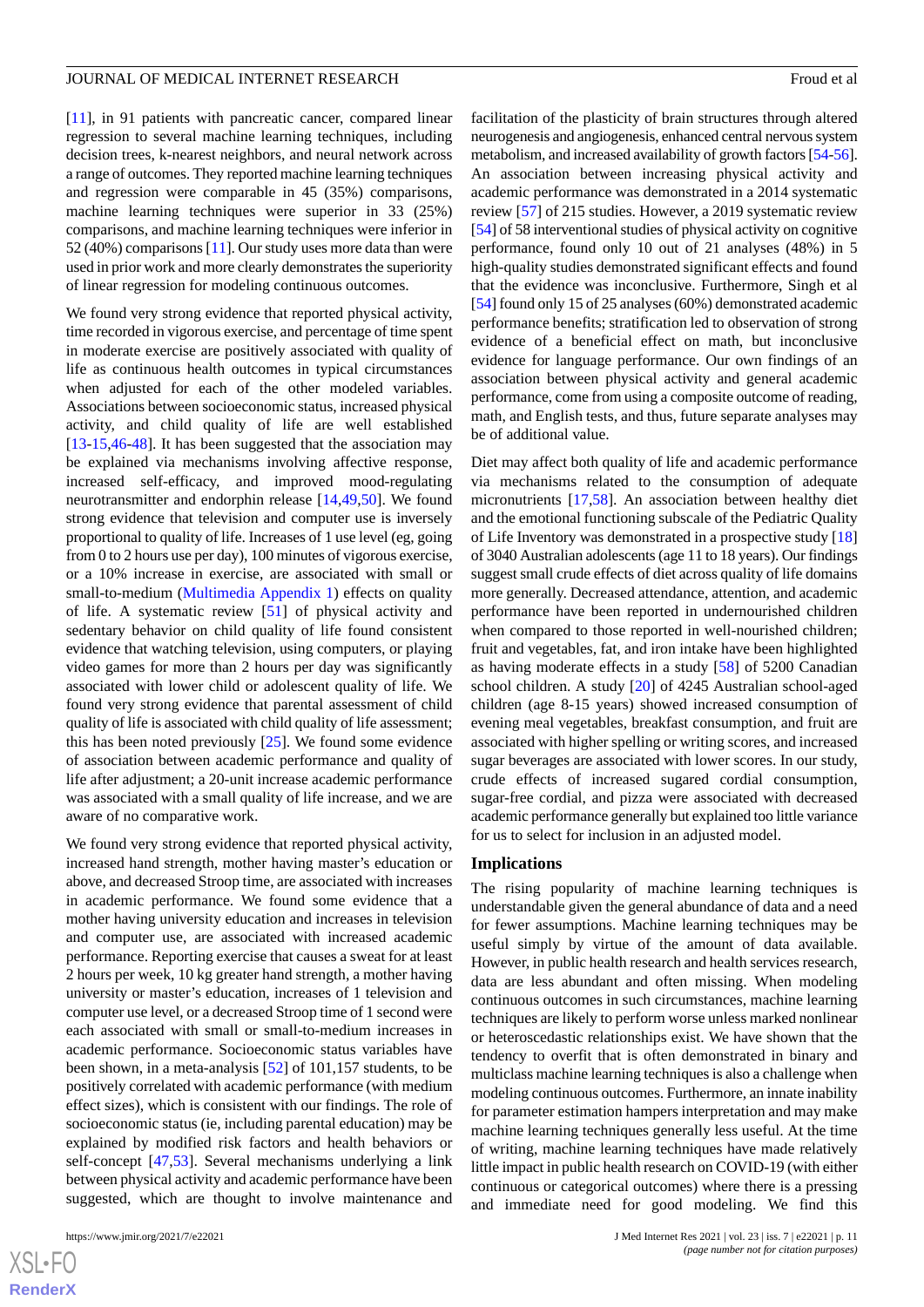unsurprising—in most cases, public health data have normal distributions, and marked nonlinearity is rare. In these cases, traditional regression methods use the most efficient estimators and will lead to better models.

Interventions aiming to improve activity levels in children may have a positive effect on both child quality of life and academic performance. The small association between academic performance and quality of life could follow satisfaction of achievement, although reversed causal direction, or residual confounding is plausible. In addition to increasing physical activity, new interventions to improve quality of life might target improvements in academic performance. Television and computer use is associated with decreases in quality of life but improvements in academic performance and these factors should be examined separately to clarify other promising intervention targets.

## **Strengths, Limitations, and Recommendations for Future Research**

We provide like-for-like comparisons between machine learning techniques and regression for modeling continuous health outcomes, with larger sample size than those used in previous research, and separate validation. Nevertheless, our work has limitations. We used an average of reading, math, and English tests as a proxy for academic performance. Not including subjects such as science may impair construct coverage of academic performance. Using single-mean imputation and last observation carried forward (in missing Ungkost variables) allowed us to avoid using multiple imputation (which is based on regression approaches) for data used in machine learning models (ie, to avoid mixing methods). However, multiple imputation provides better coverage than single-mean imputation, and last observation carried forward is known to be problematic [[59](#page-14-14)]. It has been highlighted that the assumption of no change over (limited) time may hold in some contexts and can be better than ignoring missingness altogether [\[60](#page-14-15)]. In our case, we believed the assumption of no or limited change would be better than ignoring missingness completely or mixing methods when comparing regression approaches with machine learning techniques. There is a potential limitation regarding the validity and generalizability of results to 11- and 12-year-old children in the case of greater than assumed unobserved changes in missing Ungkost variables. With respect to single-mean imputation, our results showed that the missing at random assumption was not valid for some modeled variables. We believe that the applied techniques have been kept robust to

imputation issues because results were in alignment with those from complete-case analyses; however, results derived from our imputed sensitivity analyses should be interpreted cautiously. Generalization of results to other countries should also be done with caution, since there may be baseline differences in activity and culture among Norwegian children. Finally, we focused on machine learning techniques that we judged to be the most common and which we thought researchers would find useful; we acknowledge that this is not a comprehensive comparison of regression with all possible machine learning techniques.

Future focus on comparisons to other machine learning techniques, separate analysis of academic performance components, and iteratively varying the size of the training set to explore how training set size affects overfitting will provide further useful knowledge. The Ungkost item on television and computer use combines 2 activities. We found large positive associations between the item and academic performance and a small negative association with quality of life. We suspect the positive associations may be grounded in computer use for education, and the negative associations may be grounded in uses for leisure. Separation of these exposures will provide clarity. Some machine learning techniques retained diet variables that we did not select for adjusted models. One strength of machine learning techniques may be an ability to detect mild and easily missed nonlinear relationships, which is worth further exploration.

#### **Conclusions**

For modeling continuous health outcomes when some data are missing, linear regression is less prone to overfitting and outperforms common machine learning techniques. Imputation improves the performance of machine learning techniques, but improvements are not sufficient to outperform regression. Machine learning techniques outperform regression in modeling nonlinear and heteroscedastic relationships and may be of use in cases where imputation is sensible or there are no or few missing data. Otherwise regression is preferred. Regression with splines performs almost as well in nonlinear modeling. Lifestyle variables, including physical activity, television and computer use, muscular strength, and parental education were predictive of academic performance or quality of life explaining up to 24% and 15% of the variance in these outcomes, respectively. Targeting these areas in future interventions may help improve child quality of life and academic performance.

#### **Acknowledgments**

Thanks are due to Kristiania University College for providing seed funding for this work and to Gary Abel (University of Exeter), Sandra Eldridge (Queen Mary, University of London), and George Bouliotis (University of Warwick) for helpful discussions related to this work.

#### **Authors' Contributions**

RF conceived the study, applied for internal seed funding, conducted some analyses, and wrote the first draft of the manuscript. SH conducted most of the machine learning analyses, and HK conducted remaining machine learning analyses. JF set up and maintained study software and server. LF provided input on educational components. PMF provided data and input on the HOPP

 $XS$ -FO **[RenderX](http://www.renderx.com/)**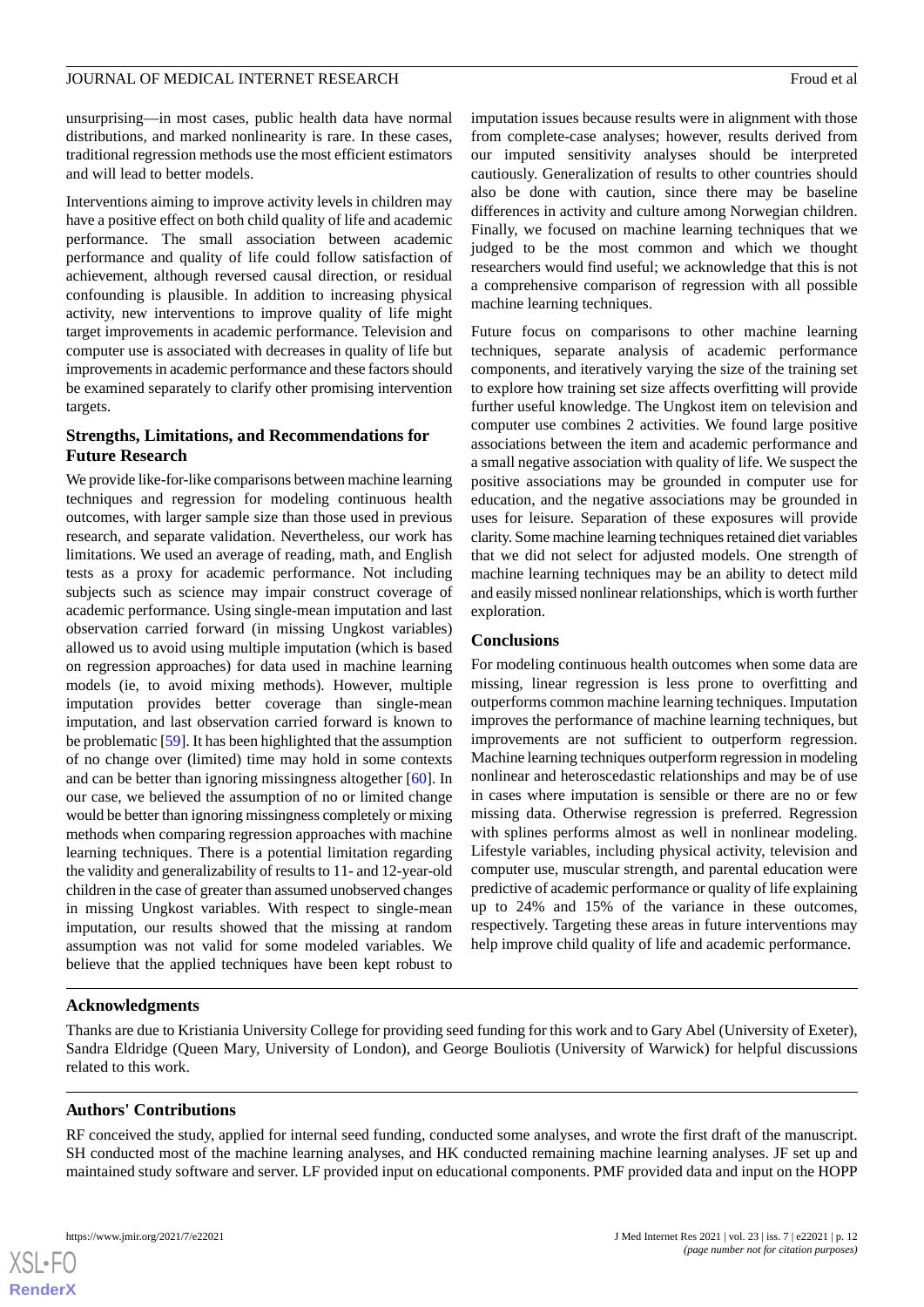study and obtained ethics approval for the HOPP study activities. All authors contributed to interpretation of the findings and approved the final manuscript.

## **Conflicts of Interest**

RF is a director and shareholder and JF is a shareholder of Clinvivo Ltd, a University of Warwick spin-out company. Neither Clinvivo services nor Clinvivo software products were used in this study.

## <span id="page-12-14"></span>**Multimedia Appendix 1**

Supplementary tables and technical notes. [[PDF File \(Adobe PDF File\), 472 KB](https://jmir.org/api/download?alt_name=jmir_v23i7e22021_app1.pdf&filename=314631e3c3c3ae8e065178520e1d1ad0.pdf)-[Multimedia Appendix 1\]](https://jmir.org/api/download?alt_name=jmir_v23i7e22021_app1.pdf&filename=314631e3c3c3ae8e065178520e1d1ad0.pdf)

## <span id="page-12-0"></span>**References**

- <span id="page-12-1"></span>1. Froud R, Rajendran D, Patel S, Bright P, Bjørkli T, Eldridge S, et al. The power of low back pain trials: a systematic review of power, sample size, and reporting of sample size calculations over time, in trials published between 1980 and 2012. Spine (Phila Pa 1976) 2017 Jun 01;42(11):E680-E686. [doi: [10.1097/BRS.0000000000001953](http://dx.doi.org/10.1097/BRS.0000000000001953)] [Medline: [27792111\]](http://www.ncbi.nlm.nih.gov/entrez/query.fcgi?cmd=Retrieve&db=PubMed&list_uids=27792111&dopt=Abstract)
- <span id="page-12-2"></span>2. Froud R, Patel S, Rajendran D, Bright P, Bjørkli T, Buchbinder R, et al. A systematic review of outcome measures use, analytical approaches, reporting methods, and publication volume by year in low back pain trials published between 1980 and 2012: respice, adspice, et prospice. PLoS One 2016;11(10):e0164573 [\[FREE Full text\]](http://dx.plos.org/10.1371/journal.pone.0164573) [doi: [10.1371/journal.pone.0164573\]](http://dx.doi.org/10.1371/journal.pone.0164573) [Medline: [27776141](http://www.ncbi.nlm.nih.gov/entrez/query.fcgi?cmd=Retrieve&db=PubMed&list_uids=27776141&dopt=Abstract)]
- <span id="page-12-3"></span>3. Bhatia A, Yu-Wei C. Machine Learning With R Cookbook 2nd edition. Birmingham: Pact Publishing; 2017.
- <span id="page-12-4"></span>4. Michie D, Spiegelhalter DC. Machine Learning, Neural and Statistical Classification. Leeds: University of Leeds; 1994. 5. Lötsch J, Ultsch A. Machine learning in pain research. Pain 2018 Apr;159(4):623-630 [[FREE Full text](http://europepmc.org/abstract/MED/29194126)] [doi:
- [10.1097/j.pain.0000000000001118\]](http://dx.doi.org/10.1097/j.pain.0000000000001118) [Medline: [29194126\]](http://www.ncbi.nlm.nih.gov/entrez/query.fcgi?cmd=Retrieve&db=PubMed&list_uids=29194126&dopt=Abstract)
- <span id="page-12-5"></span>6. Diller G, Kempny A, Babu-Narayan SV, Henrichs M, Brida M, Uebing A, et al. Machine learning algorithms estimating prognosis and guiding therapy in adult congenital heart disease: data from a single tertiary centre including 10 019 patients. Eur Heart J 2019 Apr 01;40(13):1069-1077 [\[FREE Full text\]](http://europepmc.org/abstract/MED/30689812) [doi: [10.1093/eurheartj/ehy915](http://dx.doi.org/10.1093/eurheartj/ehy915)] [Medline: [30689812\]](http://www.ncbi.nlm.nih.gov/entrez/query.fcgi?cmd=Retrieve&db=PubMed&list_uids=30689812&dopt=Abstract)
- <span id="page-12-6"></span>7. Cleret de Langavant L, Bayen E, Yaffe K. Unsupervised machine learning to identify high likelihood of dementia in population-based surveys: development and validation study. J Med Internet Res 2018 Dec 09;20(7):e10493 [\[FREE Full](http://www.jmir.org/2018/7/e10493/) [text](http://www.jmir.org/2018/7/e10493/)] [doi: [10.2196/10493\]](http://dx.doi.org/10.2196/10493) [Medline: [29986849\]](http://www.ncbi.nlm.nih.gov/entrez/query.fcgi?cmd=Retrieve&db=PubMed&list_uids=29986849&dopt=Abstract)
- <span id="page-12-7"></span>8. Wellner B, Grand J, Canzone E, Coarr M, Brady PW, Simmons J, et al. Predicting unplanned transfers to the intensive care unit: a machine learning approach leveraging diverse clinical elements. JMIR Med Inform 2017 Nov 22;5(4):e45 [[FREE](http://medinform.jmir.org/2017/4/e45/) [Full text\]](http://medinform.jmir.org/2017/4/e45/) [doi: [10.2196/medinform.8680](http://dx.doi.org/10.2196/medinform.8680)] [Medline: [29167089](http://www.ncbi.nlm.nih.gov/entrez/query.fcgi?cmd=Retrieve&db=PubMed&list_uids=29167089&dopt=Abstract)]
- <span id="page-12-9"></span><span id="page-12-8"></span>9. Sargent DJ. Comparison of artificial neural networks with other statistical approaches: results from medical data sets. Cancer 2001 Apr 15;91(8 Suppl):1636-1642. [doi: [10.1002/1097-0142\(20010415\)91:8+<1636::aid-cncr1176>3.0.co;2-d](http://dx.doi.org/10.1002/1097-0142(20010415)91:8+<1636::aid-cncr1176>3.0.co;2-d)] [Medline: [11309761](http://www.ncbi.nlm.nih.gov/entrez/query.fcgi?cmd=Retrieve&db=PubMed&list_uids=11309761&dopt=Abstract)]
- <span id="page-12-10"></span>10. Hoffman H, Lee SI, Garst JH, Lu DS, Li CH, Nagasawa DT, et al. Use of multivariate linear regression and support vector regression to predict functional outcome after surgery for cervical spondylotic myelopathy. J Clin Neurosci 2015 Sep;22(9):1444-1449 [[FREE Full text](http://europepmc.org/abstract/MED/26115898)] [doi: [10.1016/j.jocn.2015.04.002\]](http://dx.doi.org/10.1016/j.jocn.2015.04.002) [Medline: [26115898\]](http://www.ncbi.nlm.nih.gov/entrez/query.fcgi?cmd=Retrieve&db=PubMed&list_uids=26115898&dopt=Abstract)
- <span id="page-12-11"></span>11. Hayward J, Alvarez SA, Ruiz C, Sullivan M, Tseng J, Whalen G. Machine learning of clinical performance in a pancreatic cancer database. Artif Intell Med 2010 Jul;49(3):187-195. [doi: [10.1016/j.artmed.2010.04.009\]](http://dx.doi.org/10.1016/j.artmed.2010.04.009) [Medline: [20483571\]](http://www.ncbi.nlm.nih.gov/entrez/query.fcgi?cmd=Retrieve&db=PubMed&list_uids=20483571&dopt=Abstract)
- <span id="page-12-16"></span>12. Solans M, Pane S, Estrada M, Serra-Sutton V, Berra S, Herdman M, et al. Health-related quality of life measurement in children and adolescents: a systematic review of generic and disease-specific instruments. Value Health 2008;11(4):742-764 [[FREE Full text](https://linkinghub.elsevier.com/retrieve/pii/S1098-3015(10)60552-9)] [doi: [10.1111/j.1524-4733.2007.00293.x\]](http://dx.doi.org/10.1111/j.1524-4733.2007.00293.x) [Medline: [18179668\]](http://www.ncbi.nlm.nih.gov/entrez/query.fcgi?cmd=Retrieve&db=PubMed&list_uids=18179668&dopt=Abstract)
- <span id="page-12-15"></span>13. Ringdal K, Ringdal GI, Olsen HK, Mamen A, Fredriksen PM. Quality of life in primary school children: the Health Oriented Pedagogical Project (HOPP). Scand J Public Health 2018 May;46(21\_suppl):68-73. [doi: [10.1177/1403494818767821](http://dx.doi.org/10.1177/1403494818767821)] [Medline: [29754578](http://www.ncbi.nlm.nih.gov/entrez/query.fcgi?cmd=Retrieve&db=PubMed&list_uids=29754578&dopt=Abstract)]
- <span id="page-12-12"></span>14. Moeijes J, van Busschbach JT, Bosscher RJ, Twisk JWR. Sports participation and health-related quality of life: a longitudinal observational study in children. Qual Life Res 2019 Sep;28(9):2453-2469 [\[FREE Full text\]](http://europepmc.org/abstract/MED/31161332) [doi: [10.1007/s11136-019-02219-4\]](http://dx.doi.org/10.1007/s11136-019-02219-4) [Medline: [31161332\]](http://www.ncbi.nlm.nih.gov/entrez/query.fcgi?cmd=Retrieve&db=PubMed&list_uids=31161332&dopt=Abstract)
- <span id="page-12-13"></span>15. Moeijes J, van Busschbach JT, Wieringa TH, Kone J, Bosscher RJ, Twisk JWR. Sports participation and health-related quality of life in children: results of a cross-sectional study. Health Qual Life Outcomes 2019 Apr 15;17(1):64 [[FREE Full](https://hqlo.biomedcentral.com/articles/10.1186/s12955-019-1124-y) [text](https://hqlo.biomedcentral.com/articles/10.1186/s12955-019-1124-y)] [doi: [10.1186/s12955-019-1124-y\]](http://dx.doi.org/10.1186/s12955-019-1124-y) [Medline: [30987637](http://www.ncbi.nlm.nih.gov/entrez/query.fcgi?cmd=Retrieve&db=PubMed&list_uids=30987637&dopt=Abstract)]
- 16. Jozefiak T, Sønnichsen Kayed N. Self- and proxy reports of quality of life among adolescents living in residential youth care compared to adolescents in the general population and mental health services. Health Qual Life Outcomes 2015 Jul 22;13:104 [[FREE Full text](https://hqlo.biomedcentral.com/articles/10.1186/s12955-015-0280-y)] [doi: [10.1186/s12955-015-0280-y\]](http://dx.doi.org/10.1186/s12955-015-0280-y) [Medline: [26197764](http://www.ncbi.nlm.nih.gov/entrez/query.fcgi?cmd=Retrieve&db=PubMed&list_uids=26197764&dopt=Abstract)]
- 17. O'Neil A, Quirk SE, Housden S, Brennan SL, Williams LJ, Pasco JA, et al. Relationship between diet and mental health in children and adolescents: a systematic review. Am J Public Health 2014 Oct;104(10):e31-e42. [doi: [10.2105/AJPH.2014.302110\]](http://dx.doi.org/10.2105/AJPH.2014.302110) [Medline: [25208008](http://www.ncbi.nlm.nih.gov/entrez/query.fcgi?cmd=Retrieve&db=PubMed&list_uids=25208008&dopt=Abstract)]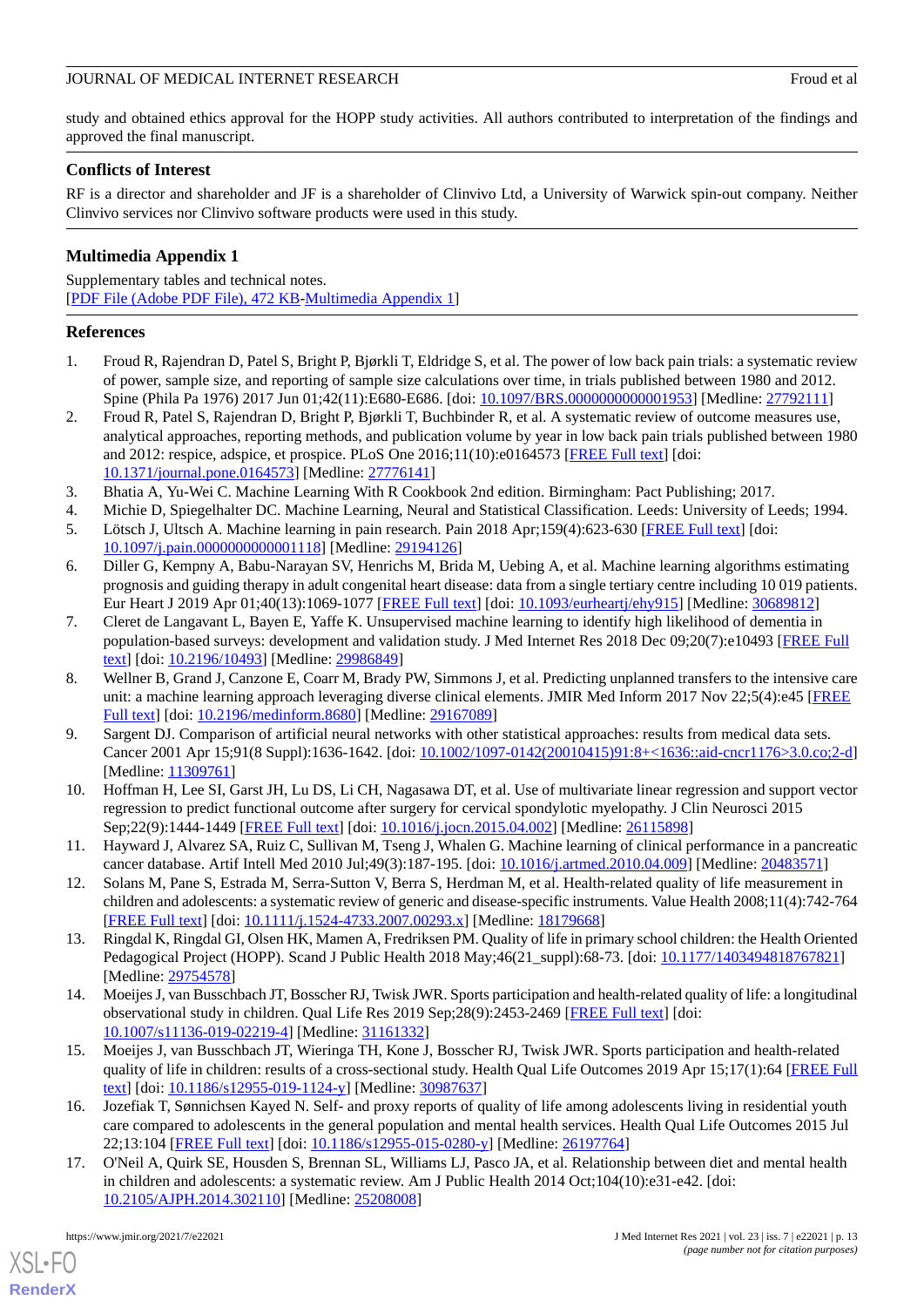- <span id="page-13-0"></span>18. Jacka FN, Kremer PJ, Berk M, de Silva-Sanigorski AM, Moodie M, Leslie ER, et al. A prospective study of diet quality and mental health in adolescents. PLoS One 2011;6(9):e24805 [[FREE Full text](https://dx.plos.org/10.1371/journal.pone.0024805)] [doi: [10.1371/journal.pone.0024805\]](http://dx.doi.org/10.1371/journal.pone.0024805) [Medline: [21957462](http://www.ncbi.nlm.nih.gov/entrez/query.fcgi?cmd=Retrieve&db=PubMed&list_uids=21957462&dopt=Abstract)]
- <span id="page-13-2"></span><span id="page-13-1"></span>19. Hughes AR, Farewell K, Harris D, Reilly JJ. Quality of life in a clinical sample of obese children. Int J Obes (Lond) 2007 Jan;31(1):39-44. [doi: [10.1038/sj.ijo.0803410](http://dx.doi.org/10.1038/sj.ijo.0803410)] [Medline: [16733522](http://www.ncbi.nlm.nih.gov/entrez/query.fcgi?cmd=Retrieve&db=PubMed&list_uids=16733522&dopt=Abstract)]
- 20. Burrows T, Goldman S, Olson RK, Byrne B, Coventry WL. Associations between selected dietary behaviours and academic achievement: a study of Australian school aged children. Appetite 2017 Sep 01;116:372-380. [doi: [10.1016/j.appet.2017.05.008](http://dx.doi.org/10.1016/j.appet.2017.05.008)] [Medline: [28487248](http://www.ncbi.nlm.nih.gov/entrez/query.fcgi?cmd=Retrieve&db=PubMed&list_uids=28487248&dopt=Abstract)]
- <span id="page-13-3"></span>21. Ren X, Schweizer K, Wang T, Xu F. The prediction of students' academic performance with fluid intelligence in giving special consideration to the contribution of learning. Adv Cogn Psychol 2015;11(3):97-105 [\[FREE Full text\]](http://europepmc.org/abstract/MED/26435760) [doi: [10.5709/acp-0175-z\]](http://dx.doi.org/10.5709/acp-0175-z) [Medline: [26435760\]](http://www.ncbi.nlm.nih.gov/entrez/query.fcgi?cmd=Retrieve&db=PubMed&list_uids=26435760&dopt=Abstract)
- <span id="page-13-4"></span>22. Sohr-Preston SL, Scaramella LV, Martin MJ, Neppl TK, Ontai L, Conger R. Parental socioeconomic status, communication, and children's vocabulary development: a third-generation test of the family investment model. Child Dev 2013;84(3):1046-1062 [[FREE Full text](http://europepmc.org/abstract/MED/23199236)] [doi: [10.1111/cdev.12023](http://dx.doi.org/10.1111/cdev.12023)] [Medline: [23199236](http://www.ncbi.nlm.nih.gov/entrez/query.fcgi?cmd=Retrieve&db=PubMed&list_uids=23199236&dopt=Abstract)]
- <span id="page-13-5"></span>23. Fredriksen PM, Hjelle OP, Mamen A, Meza TJ, Westerberg AC. The Health Oriented Pedagogical Project (HOPP) - a controlled longitudinal school-based physical activity intervention program. BMC Public Health 2017 Apr 28;17(1):370 [[FREE Full text](https://bmcpublichealth.biomedcentral.com/articles/10.1186/s12889-017-4282-z)] [doi: [10.1186/s12889-017-4282-z](http://dx.doi.org/10.1186/s12889-017-4282-z)] [Medline: [28454531\]](http://www.ncbi.nlm.nih.gov/entrez/query.fcgi?cmd=Retrieve&db=PubMed&list_uids=28454531&dopt=Abstract)
- <span id="page-13-6"></span>24. Jozefiak T, Mattejat F, Remschmidt H. Inventory of Life Quality in Children and Adolescents Manual, Norwegian version. Stockholm, Sweden: Hogrefe; 2012.
- <span id="page-13-7"></span>25. Jozefiak T, Larsson B, Wichstrøm L, Mattejat F, Ravens-Sieberer U. Quality of life as reported by school children and their parents: a cross-sectional survey. Health Qual Life Outcomes 2008 May 19;6:34. [doi: [10.1186/1477-7525-6-34\]](http://dx.doi.org/10.1186/1477-7525-6-34) [Medline: [18489777](http://www.ncbi.nlm.nih.gov/entrez/query.fcgi?cmd=Retrieve&db=PubMed&list_uids=18489777&dopt=Abstract)]
- <span id="page-13-8"></span>26. Bjørnsson J. Metodegrunnlag for nasjonale prøver [Methodological basis for national tests]. Oslo: Utdanningsdirektoratet; 2018.
- <span id="page-13-10"></span><span id="page-13-9"></span>27. Deng WH, Fredriksen PM. Objectively assessed moderate-to-vigorous physical activity levels among primary school children in Norway: the Health Oriented Pedagogical Project (HOPP). Scand J Public Health 2018 May;46(21\_suppl):38-47. [doi: [10.1177/1403494818771207](http://dx.doi.org/10.1177/1403494818771207)] [Medline: [29754576\]](http://www.ncbi.nlm.nih.gov/entrez/query.fcgi?cmd=Retrieve&db=PubMed&list_uids=29754576&dopt=Abstract)
- <span id="page-13-11"></span>28. Andersen LB, Andersen TE, Andersen E, Anderssen SA. An intermittent running test to estimate maximal oxygen uptake: the Andersen test. J Sports Med Phys Fitness 2008 Dec;48(4):434-437. [Medline: [18997644](http://www.ncbi.nlm.nih.gov/entrez/query.fcgi?cmd=Retrieve&db=PubMed&list_uids=18997644&dopt=Abstract)]
- <span id="page-13-12"></span>29. Stroop J. Studies of interference in serial verbal reactions. J Exp Psychol 1935;18:643-662 [\[FREE Full text\]](https://psychology.hanover.edu/classes/Cognition/Papers/stroop%201933.pdf)
- <span id="page-13-14"></span><span id="page-13-13"></span>30. Scarpina F, Tagini S. The Stroop color and word test. Front Psychol 2017;8:557 [[FREE Full text](https://doi.org/10.3389/fpsyg.2017.00557)] [doi: [10.3389/fpsyg.2017.00557](http://dx.doi.org/10.3389/fpsyg.2017.00557)] [Medline: [28446889\]](http://www.ncbi.nlm.nih.gov/entrez/query.fcgi?cmd=Retrieve&db=PubMed&list_uids=28446889&dopt=Abstract)
- 31. Øverby N, Andersen L. Ungkost-2000. Landsomfattende kostholdsundersøkelse blant elver i 4. og 8. klasse i Norge [Nationwide dietary survey among pupils in 4th and 8th grade in Norway]. Oslo: Sosial og helsedirektoratet; 2002.
- <span id="page-13-15"></span>32. Gould W. Linear splines and piecewise linear functions. Stata Technical Bulletin 1993;5:13-17 [[FREE Full text](https://www.stata.com/products/stb/journals/stb15.pdf)]
- <span id="page-13-16"></span>33. Froud R, Abel G. Using ROC curves to choose minimally important change thresholds when sensitivity and specificity are valued equally: the forgotten lesson of pythagoras. theoretical considerations and an example application of change in health status. PLoS One 2014;9(12):e114468 [[FREE Full text\]](http://dx.plos.org/10.1371/journal.pone.0114468) [doi: [10.1371/journal.pone.0114468\]](http://dx.doi.org/10.1371/journal.pone.0114468) [Medline: [25474472](http://www.ncbi.nlm.nih.gov/entrez/query.fcgi?cmd=Retrieve&db=PubMed&list_uids=25474472&dopt=Abstract)]
- <span id="page-13-19"></span><span id="page-13-18"></span><span id="page-13-17"></span>34. Akaike H. A new look at the statistical model identification. IEEE Trans Automat Contr 1974 Dec;19(6):716-723. [doi: [10.1109/TAC.1974.1100705](http://dx.doi.org/10.1109/TAC.1974.1100705)]
- 35. James G, Witten D, Hastie T, Tibshirabi R. An Introduction to Statistical Learning With Applications in R. New York: Springer; 2013.
- 36. Bonaccorso G. Machine Learning Algorithms second edition. Birmingham: Packt; 2020.
- 37. Cohen J. A power primer. Psychol Bull 1992 Jul;112(1):155-159. [Medline: [19565683\]](http://www.ncbi.nlm.nih.gov/entrez/query.fcgi?cmd=Retrieve&db=PubMed&list_uids=19565683&dopt=Abstract)
- 38. Tu J. Advantages and disadvantages of using artificial neural networks versus logistic regression for predicting medical outcomes. J Clin Epidemiol 1996 Nov;49(11):1225-1231. [doi: [10.1016/s0895-4356\(96\)00002-9](http://dx.doi.org/10.1016/s0895-4356(96)00002-9)] [Medline: [8892489\]](http://www.ncbi.nlm.nih.gov/entrez/query.fcgi?cmd=Retrieve&db=PubMed&list_uids=8892489&dopt=Abstract)
- 39. Desai RJ, Wang SV, Vaduganathan M, Evers T, Schneeweiss S. Comparison of machine learning methods with traditional models for use of administrative claims with electronic medical records to predict heart failure outcomes. JAMA Netw Open 2020 Jan 03;3(1):e1918962 [\[FREE Full text\]](https://jamanetwork.com/journals/jamanetworkopen/fullarticle/10.1001/jamanetworkopen.2019.18962) [doi: [10.1001/jamanetworkopen.2019.18962\]](http://dx.doi.org/10.1001/jamanetworkopen.2019.18962) [Medline: [31922560\]](http://www.ncbi.nlm.nih.gov/entrez/query.fcgi?cmd=Retrieve&db=PubMed&list_uids=31922560&dopt=Abstract)
- 40. Lorenzoni G, Sabato SS, Lanera C, Bottigliengo D, Minto C, Ocagli H, et al. Comparison of machine learning techniques for prediction of hospitalization in heart failure patients. J Clin Med 2019 Aug 24;8(9):1298 [\[FREE Full text\]](https://www.mdpi.com/resolver?pii=jcm8091298) [doi: [10.3390/jcm8091298\]](http://dx.doi.org/10.3390/jcm8091298) [Medline: [31450546\]](http://www.ncbi.nlm.nih.gov/entrez/query.fcgi?cmd=Retrieve&db=PubMed&list_uids=31450546&dopt=Abstract)
- 41. Salcedo-Bernala A, Villamil-Giraldoa M, Moreno-Barbosaa A. Clinical data analysis: an opportunity to compare machine learning methods. Procedia Comput Sci 2016;100:731-738 [[FREE Full text](https://pdf.sciencedirectassets.com/280203/1-s2.0-S1877050916X00257/1-s2.0-S1877050916323870/main.pdf?X-Amz-Security-Token=IQoJb3JpZ2luX2VjEDUaCXVzLWVhc3QtMSJGMEQCIEgAFL7lGGCS7tg%2BE0EOYaNc%2Bh1EcqTd97oTD0PuZA6wAiBVvmG9AttDPgVXrU%2Bx4rs8tsdfIaZ6vo3KvEA0%2B%2BXcHir6AwgeEAQaDDA1OTAwMzU0Njg2NSIMbesiM8sEjXoYv4i9KtcDGwSXmArHcSvHcpdOPP%2FZotxi9HCBj4B2NbJaiiw5Kgj3%2FUfytJvf5i%2FpErGEFs%2BDNHApeeCk7mzcfEqUC2QoTWVU%2Fh9LyuUVzjF6wzYZaIE%2Be0D80KDg70kavoysX8DN1cUejMN06UOUzu1W8hIkRr0q0zYHaEjekK837unfWOHSFq8H2k3b5%2FGvU%2FgD5ZcoVxmMthEBKImseb787n%2BLtc7TM8kljdKZDlr069uhFhCIbz2QrnFzIfnsWMgE0x5d6gjPW2FTlalW6c4vyksZa5ekPrEamjjd%2FYuTQ2j%2BCfjefasuVSu5QvC6sa%2F%2B2BB6eN13ygtVxZ4DblJCRI9w8jlzLMALLq5DQO%2BZFBbqFNtVHIM8ZPxvUyZJ%2FetOdWkHFVAul4VZIBmTZEz5lE0uDHv%2FRse%2FUhEFZkMINvKmGYAwCac3eq9YCdEZVESoOg7VmsdGLMgTasmsAgAUDq9ddelNypqV4QcUO5uWDAxvNfpv0l2iuJWrep3evslt7QdfhJgrV7Pvh5hddyLz7bu%2BoelhL2rR3P6kLi4yqhOj7dLqaqlYFWA7oua6hYQV3dHFyH2sLcKrOoptGmV0tWO4MGYFTSGBm744dFj6tJ79vdELip5VKrzwMLOxiIcGOqYBB4y3Lc9h8xBmxPUwbf5I%2FaCMEEteYyqxGnUG%2BP1bnk%2Bw9NwBqqD3deQrEOCHXt6RclDnDQmgCnEwPyQ1KMoF5pLw6xccgAkPj2dHtQ1DlEpQFhnjvTDeubu%2BTLM7r8lt88c4Hn52vzrGb9XD7%2FK56OJG9zGW2km%2Fq27ftf1oOoJ3b7sy2ZYL5CdxBCerI8qukfIek0GdGE2m2%2F1iVxrYal7C2HniBw%3D%3D&X-Amz-Algorithm=AWS4-HMAC-SHA256&X-Amz-Date=20210704T213316Z&X-Amz-SignedHeaders=host&X-Amz-Expires=300&X-Amz-Credential=ASIAQ3PHCVTY5ANX7UHA%2F20210704%2Fus-east-1%2Fs3%2Faws4_request&X-Amz-Signature=7d4cb73aa50819ad9c7fb486e98e25b77e25ae13508b4b3097539cc3ffd7685b&hash=b6ca76ee2f4b37c8155f4d7fcf8a2713f0e6a5facb0223411512e0d05ad8c16b&host=68042c943591013ac2b2430a89b270f6af2c76d8dfd086a07176afe7c76c2c61&pii=S1877050916323870&tid=spdf-747cd3f6-4243-4a07-9f4a-d0a27d6d2928&sid=741a1b803b445548575bed304844611cdf5egxrqa&type=client)]
- 42. Faisal M, Scally A, Howes R, Beatson K, Richardson D, Mohammed MA. A comparison of logistic regression models with alternative machine learning methods to predict the risk of in-hospital mortality in emergency medical admissions via external validation. Health Informatics J 2020 Mar;26(1):34-44. [doi: [10.1177/1460458218813600](http://dx.doi.org/10.1177/1460458218813600)] [Medline: [30488755](http://www.ncbi.nlm.nih.gov/entrez/query.fcgi?cmd=Retrieve&db=PubMed&list_uids=30488755&dopt=Abstract)]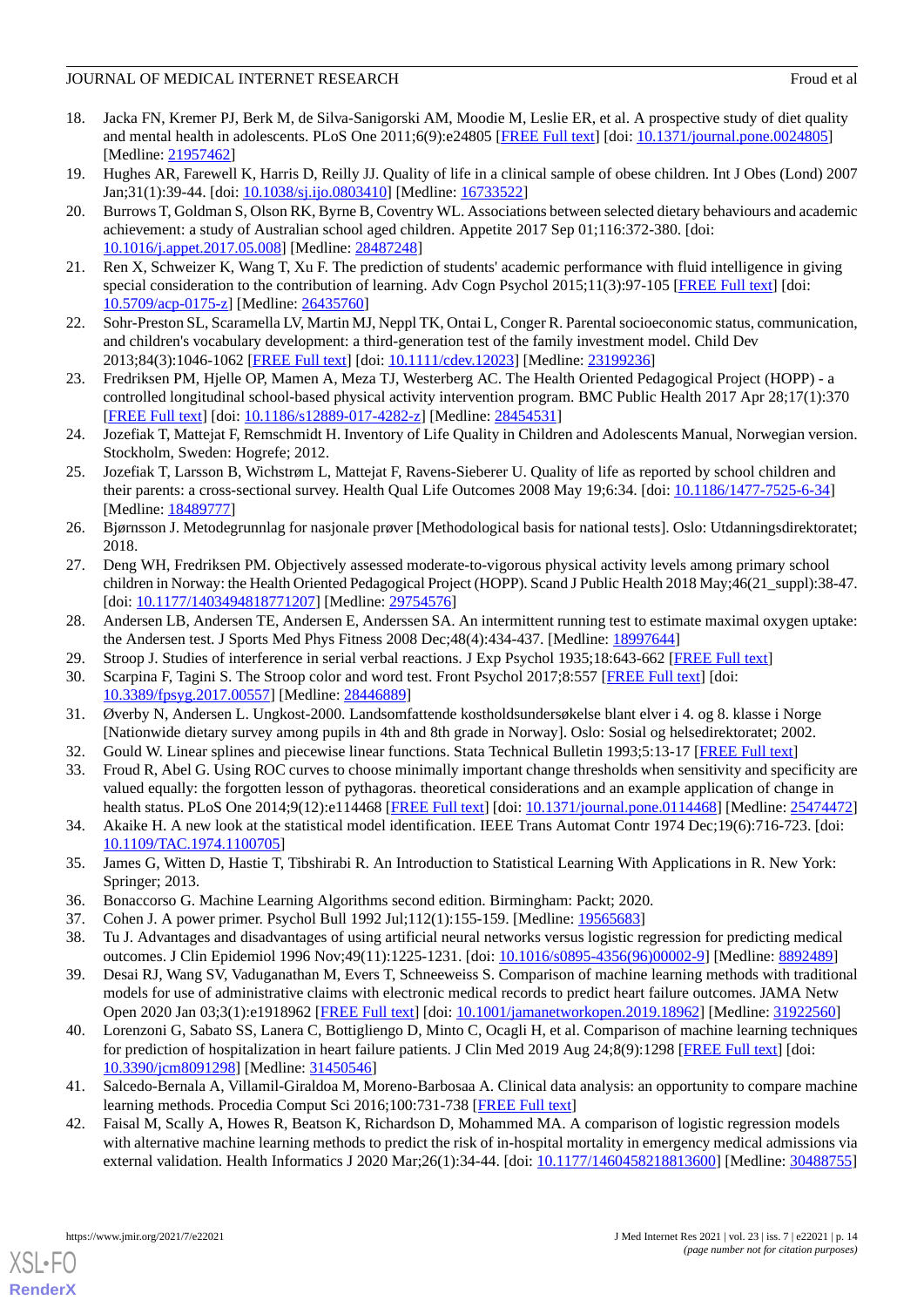- 43. Kuhle S, Maguire B, Zhang H, Hamilton D, Allen AC, Joseph KS, et al. Comparison of logistic regression with machine learning methods for the prediction of fetal growth abnormalities: a retrospective cohort study. BMC Pregnancy Childbirth 2018 Aug 15;18(1):333 [[FREE Full text](https://bmcpregnancychildbirth.biomedcentral.com/articles/10.1186/s12884-018-1971-2)] [doi: [10.1186/s12884-018-1971-2\]](http://dx.doi.org/10.1186/s12884-018-1971-2) [Medline: [30111303](http://www.ncbi.nlm.nih.gov/entrez/query.fcgi?cmd=Retrieve&db=PubMed&list_uids=30111303&dopt=Abstract)]
- <span id="page-14-0"></span>44. Yahya N, Ebert MA, Bulsara M, House MJ, Kennedy A, Joseph DJ, et al. Statistical-learning strategies generate only modestly performing predictive models for urinary symptoms following external beam radiotherapy of the prostate: a comparison of conventional and machine-learning methods. Med Phys 2016 May;43(5):2040. [doi: [10.1118/1.4944738](http://dx.doi.org/10.1118/1.4944738)] [Medline: [27147316](http://www.ncbi.nlm.nih.gov/entrez/query.fcgi?cmd=Retrieve&db=PubMed&list_uids=27147316&dopt=Abstract)]
- <span id="page-14-2"></span><span id="page-14-1"></span>45. Laitinen PO, Räsänen J. Measured versus predicted oxygen consumption in children with congenital heart disease. Heart 1998 Dec;80(6):601-605 [[FREE Full text\]](http://heart.bmj.com/cgi/pmidlookup?view=long&pmid=10065031) [doi: [10.1136/hrt.80.6.601](http://dx.doi.org/10.1136/hrt.80.6.601)] [Medline: [10065031\]](http://www.ncbi.nlm.nih.gov/entrez/query.fcgi?cmd=Retrieve&db=PubMed&list_uids=10065031&dopt=Abstract)
- <span id="page-14-8"></span>46. Jirojanakul P, Skevington SM, Hudson J. Predicting young children's quality of life. Soc Sci Med 2003 Oct;57(7):1277-1288. [doi: [10.1016/s0277-9536\(02\)00507-5](http://dx.doi.org/10.1016/s0277-9536(02)00507-5)] [Medline: [12899910](http://www.ncbi.nlm.nih.gov/entrez/query.fcgi?cmd=Retrieve&db=PubMed&list_uids=12899910&dopt=Abstract)]
- <span id="page-14-3"></span>47. von Rueden U, Gosch A, Rajmil L, Bisegger C, Ravens-Sieberer U. Socioeconomic determinants of health related quality of life in childhood and adolescence: results from a European study. J Epidemiol Community Health 2006 Feb;60(2):130-135 [[FREE Full text](http://europepmc.org/abstract/MED/16415261)] [doi: [10.1136/jech.2005.039792](http://dx.doi.org/10.1136/jech.2005.039792)] [Medline: [16415261](http://www.ncbi.nlm.nih.gov/entrez/query.fcgi?cmd=Retrieve&db=PubMed&list_uids=16415261&dopt=Abstract)]
- <span id="page-14-4"></span>48. Marques A, Mota J, Gaspar T, de Matos MG. Associations between self-reported fitness and self-rated health, life-satisfaction and health-related quality of life among adolescents. J Exerc Sci Fit 2017 Jun;15(1):8-11 [\[FREE Full text\]](https://linkinghub.elsevier.com/retrieve/pii/S1728-869X(16)30065-X) [doi: [10.1016/j.jesf.2017.03.001](http://dx.doi.org/10.1016/j.jesf.2017.03.001)] [Medline: [29541124\]](http://www.ncbi.nlm.nih.gov/entrez/query.fcgi?cmd=Retrieve&db=PubMed&list_uids=29541124&dopt=Abstract)
- <span id="page-14-5"></span>49. Rhodes RE, Kates A. Can the affective response to exercise predict future motives and physical activity behavior? a systematic review of published evidence. Ann Behav Med 2015 Oct;49(5):715-731. [doi: [10.1007/s12160-015-9704-5](http://dx.doi.org/10.1007/s12160-015-9704-5)] [Medline: [25921307](http://www.ncbi.nlm.nih.gov/entrez/query.fcgi?cmd=Retrieve&db=PubMed&list_uids=25921307&dopt=Abstract)]
- <span id="page-14-6"></span>50. García-Hermoso A, Hormazábal-Aguayo I, Fernández-Vergara O, Olivares PR, Oriol-Granado X. Physical activity, screen time and subjective well-being among children. Int J Clin Health Psychol 2020;20(2):126-134 [[FREE Full text](https://linkinghub.elsevier.com/retrieve/pii/S1697-2600(20)30014-4)] [doi: [10.1016/j.ijchp.2020.03.001\]](http://dx.doi.org/10.1016/j.ijchp.2020.03.001) [Medline: [32550852](http://www.ncbi.nlm.nih.gov/entrez/query.fcgi?cmd=Retrieve&db=PubMed&list_uids=32550852&dopt=Abstract)]
- <span id="page-14-7"></span>51. Wu XY, Han LH, Zhang JH, Luo S, Hu JW, Sun K. The influence of physical activity, sedentary behavior on health-related quality of life among the general population of children and adolescents: a systematic review. PLoS One 2017;12(11):e0187668 [\[FREE Full text](http://dx.plos.org/10.1371/journal.pone.0187668)] [doi: [10.1371/journal.pone.0187668\]](http://dx.doi.org/10.1371/journal.pone.0187668) [Medline: [29121640](http://www.ncbi.nlm.nih.gov/entrez/query.fcgi?cmd=Retrieve&db=PubMed&list_uids=29121640&dopt=Abstract)]
- <span id="page-14-10"></span><span id="page-14-9"></span>52. Sirin S. Socioeconomic status and academic achievement: a meta-analytic review of research. Rev Educ Res 2005;75(3):417-453 [[FREE Full text](https://research.steinhardt.nyu.edu/scmsAdmin/media/users/lec321/Sirin_Articles/Sirin_2005.pdf)]
- 53. Li S, Xu Q, Xia R. Relationship between SES and academic achievement of junior high school students in China: the mediating effect of self-concept. Front Psychol 2019;10:2513. [doi: [10.3389/fpsyg.2019.02513](http://dx.doi.org/10.3389/fpsyg.2019.02513)] [Medline: [31956315](http://www.ncbi.nlm.nih.gov/entrez/query.fcgi?cmd=Retrieve&db=PubMed&list_uids=31956315&dopt=Abstract)]
- <span id="page-14-11"></span>54. Singh AS, Saliasi E, van den Berg V, Uijtdewilligen L, de Groot RHM, Jolles J, et al. Effects of physical activity interventions on cognitive and academic performance in children and adolescents: a novel combination of a systematic review and recommendations from an expert panel. Br J Sports Med 2019 May;53(10):640-647. [doi: [10.1136/bjsports-2017-098136](http://dx.doi.org/10.1136/bjsports-2017-098136)] [Medline: [30061304](http://www.ncbi.nlm.nih.gov/entrez/query.fcgi?cmd=Retrieve&db=PubMed&list_uids=30061304&dopt=Abstract)]
- <span id="page-14-12"></span>55. Cotman CW, Berchtold NC, Christie L. Exercise builds brain health: key roles of growth factor cascades and inflammation. Trends Neurosci 2007 Sep;30(9):464-472. [doi: [10.1016/j.tins.2007.06.011\]](http://dx.doi.org/10.1016/j.tins.2007.06.011) [Medline: [17765329\]](http://www.ncbi.nlm.nih.gov/entrez/query.fcgi?cmd=Retrieve&db=PubMed&list_uids=17765329&dopt=Abstract)
- <span id="page-14-13"></span>56. van Praag H. Neurogenesis and exercise: past and future directions. Neuromolecular Med 2008;10(2):128-140. [doi: [10.1007/s12017-008-8028-z](http://dx.doi.org/10.1007/s12017-008-8028-z)] [Medline: [18286389\]](http://www.ncbi.nlm.nih.gov/entrez/query.fcgi?cmd=Retrieve&db=PubMed&list_uids=18286389&dopt=Abstract)
- <span id="page-14-14"></span>57. Castelli DM, Centeio EE, Hwang J, Barcelona JM, Glowacki EM, Calvert HG, et al. VII. The history of physical activity and academic performance research: informing the future. Monogr Soc Res Child Dev 2014 Dec;79(4):119-148. [doi: [10.1111/mono.12133](http://dx.doi.org/10.1111/mono.12133)] [Medline: [25387418\]](http://www.ncbi.nlm.nih.gov/entrez/query.fcgi?cmd=Retrieve&db=PubMed&list_uids=25387418&dopt=Abstract)
- <span id="page-14-15"></span>58. Florence MD, Asbridge M, Veugelers PJ. Diet quality and academic performance. J Sch Health 2008 Apr;78(4):209-15; quiz 239. [doi: [10.1111/j.1746-1561.2008.00288.x](http://dx.doi.org/10.1111/j.1746-1561.2008.00288.x)] [Medline: [18336680\]](http://www.ncbi.nlm.nih.gov/entrez/query.fcgi?cmd=Retrieve&db=PubMed&list_uids=18336680&dopt=Abstract)
- 59. Vickers AJ, Altman DG. Statistics notes: missing outcomes in randomised trials. BMJ 2013 Jun 06;346:f3438. [doi: [10.1136/bmj.f3438](http://dx.doi.org/10.1136/bmj.f3438)] [Medline: [23744649\]](http://www.ncbi.nlm.nih.gov/entrez/query.fcgi?cmd=Retrieve&db=PubMed&list_uids=23744649&dopt=Abstract)
- 60. Shoop SJW. Should we ban the use of 'last observation carried forward' analysis in epidemiological studies? SM J Public Health Epidemiol 2015;1(1):1004 [[FREE Full text](https://smjournals.com/public-health-epidemiology/download.php?file=fulltext/smjphe-v1-1004.pdf)]

## **Abbreviations**

**COVID-19:** coronavirus disease 2019 **HOPP:** Health Oriented Pedagogical Project **RMSE:** residual mean square error